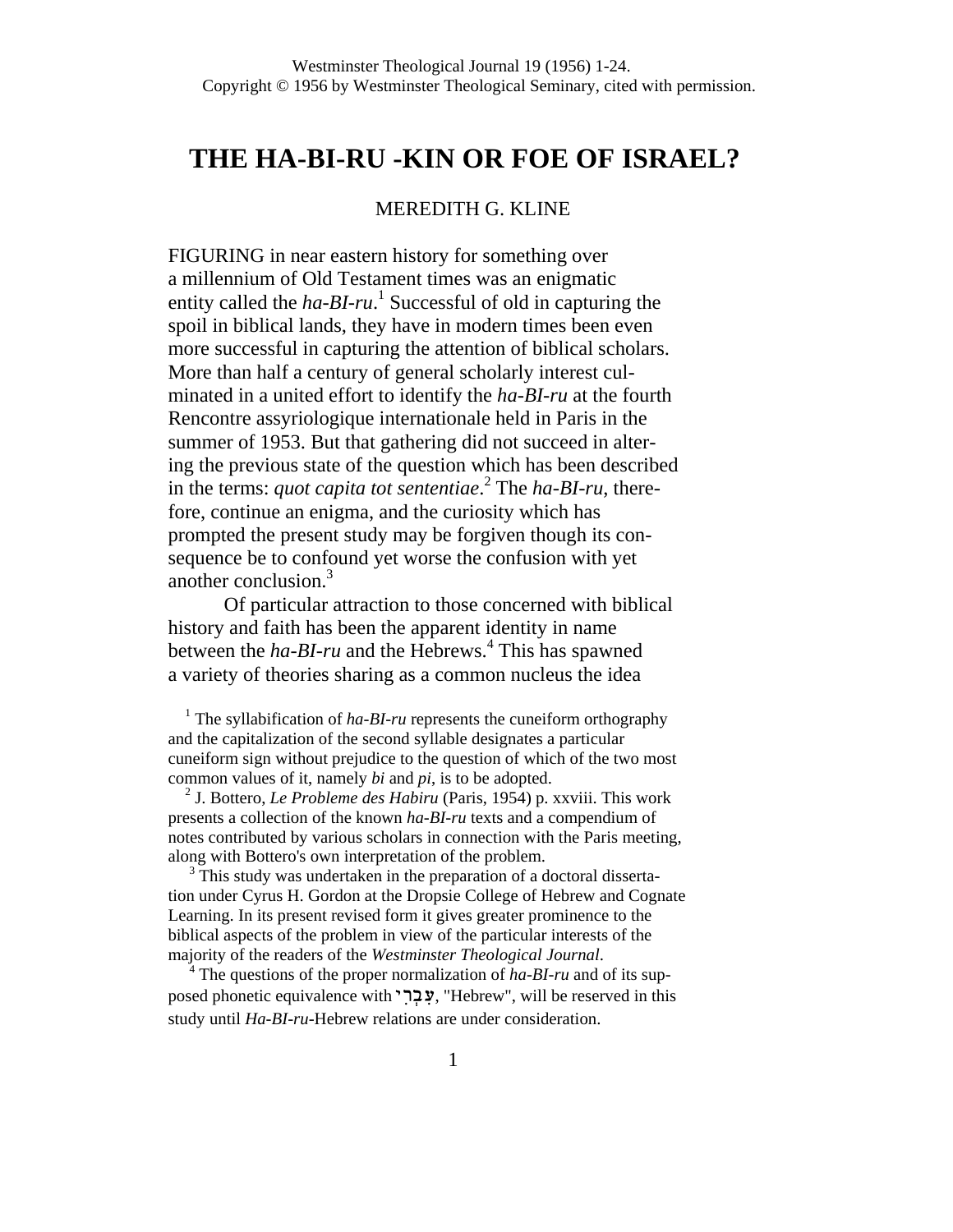# 2 WESTMINSTER THEOLOGICAL JOURNAL

that the biblical Hebrews originated as an offshoot of the *ha-BI-ru* of the extra-biblical texts. It is recognized by all that a complete identification of *ha-BI-ru* and Hebrews is impossible since their historical paths do not for the most part coincide.<sup>5</sup> In the Amarna Age,<sup>6</sup> however, their paths do converge in Canaan in a way that demands systematization and has further encouraged the theory that the Hebrews stemmed from the *ha-BI-ru*. This theory has moreover proved a dominant factor in shaping reconstructions in the vital area of the origins of Hebrew religion, when it has been adopted by scholars who, discarding the *prima facie* biblical account, would locate those religious origins as late as the Amarna Age.<sup>7</sup>

There are then two problems to be investigated. First, the identity of those denominated *ha-BI-ru*. Second, the relation of the *ha-BI-ru* to the Hebrews.

#### I. THE IDENTITY OF THE *Ha-BI-ru*

What is the identifying mark of the *ha-BI-ru*--the specific quality which distinguishes them among the manifold elements of ancient near eastern life? Is it racial or ethnic or national? Or does *ha-BI-ru* denote membership in a particular socioeconomic class or professional guild, either inter-ethnic or super-ethnic' in composition?

<sup>5</sup> The *ha-BI-ru* are mentioned in texts originating everywhere from Asia Minor to Babylon and from Assyria to Egypt throughout the course of roughly the 2nd millennium B. C.

 $6$  This term denotes the period of the 15th and 14th centuries B. C. when Amenophis III and IV ruled in Egypt. It is derived from Tell el Amarna in Egypt where hundreds of tablets were discovered containing the official diplomatic correspondence of these pharaohs with Asiatic rulers. They are of great importance for the present study because of their frequent references to the disturbing activities of the *ha-BI-ru* in Canaan. It was, indeed, the discovery of these tablets beginning in 1887 that first introduced the *ha-BI-ru* to modern historians.

<sup>7</sup> Cf., e. g., the elaborate hypothesis of H. H. Rowley in *From Joseph to Joshua* (London, 1950).

<sup>8</sup> I. e., within several ethnic groups (as e. g., mercenaries, dependents, fugitives or *hupsu*) or composed of several ethnic units (as *e. g*., the general category of nomadic tribes).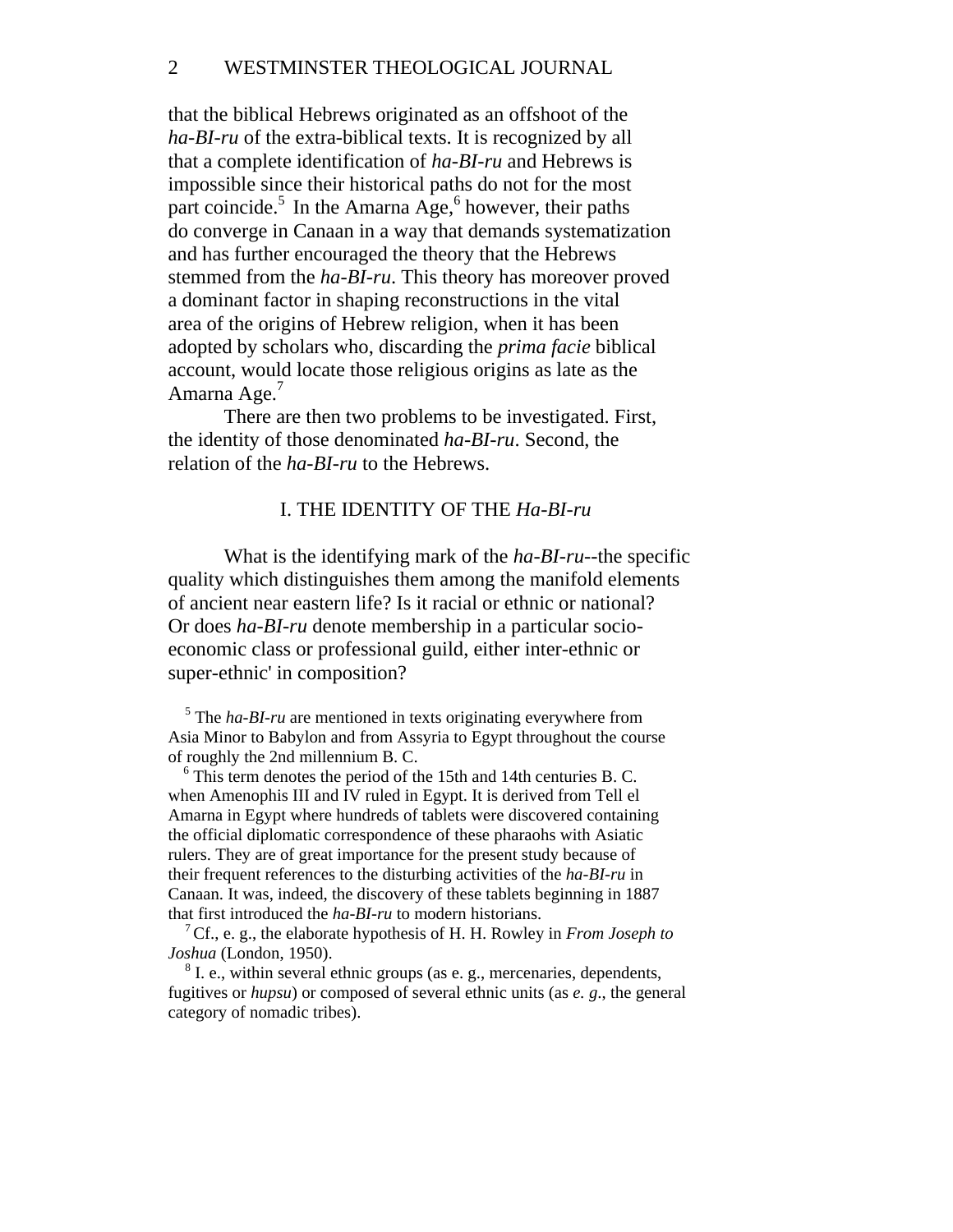# A. The Word *Ha-BI-ru.*

A clue to the identification of the individuals designated as *ha-BI-ru* has naturally been sought in the word itself. There are three avenues by which the signification of the term *ha-BI-ru* can be approached: its etymology, its ideographic equivalent (SA-GAZ), and its morphology.

1. *The Etymology of Ha-BI-ru.* On the assumption that the word is Semitic the following etymological explanations have been ventured:<sup>9</sup> The root is the verb *'br* in the sense of "pass (from place to place)", *i. e.*, a nomad<sup>10</sup> or in the sense of "cross (the frontier)  $\cdot$ , *i. e.*, a foreigner.<sup>11</sup> The meaning "one" from the other side (of the river)" is obtained if *ha-BI-ru* is derived from the preposition *'br*. 12 The root *'apar*, "dust", has been cited with the supposed secondary meanings "man of the steppe lard<sup>"13</sup> or "dusty traveller".<sup>14</sup> Also suggested is a hypothetical Semitic \**'pr*, "provide", with verbal-adjective, *epirum*, "one provided with food".<sup>15</sup>

<sup>9</sup> Since it is now certain that the first radical is 'Ayin (see below) early explanations based on a root *hbr* may be ignored.

<sup>10</sup> So e. g., E. A. Speiser, *Ethnic Movements in the Near East in Second Millennium B. C.* (1933), p. 41. W. F. Albright, *Journal of the American Oriental Society* (hereafter, *JAOS*) 48, 1928, pp. 183 ff., held it was an intransitive participle meaning "nomad" originally, though it was later used in the sense, "mercenary."

 11 So J. Lewy, *Hebrew Union College Annual* (hereafter, *HUCA*) XIV, 1939, p. 604; *cf*. his note in Bottero, *op. cit*., p. 163.

 12 So Kraeling, *American Journal of Semitic Languages and Literatures* (hereafter, *AJSL*) 58, 1941, pp. 248 ff.

 13 R. DeVaux, *Revue biblique* (hereafter, RB) 55, 1948, p. 341, n. 2: "Cependant R. DeLanghe juge certain son rattachement a "פלו" 'poussibre' (*Les Texts de Ras Shamra-Ugarit II*, p. 465). On pout en etre moms assure mais s'il avait raison, les Habiri-Apiri seraient les 'hommes de la steppe' comme Enkidu, le saggasu, le SA-GAZ".

 14 E. Dhorrne, *Revue historique* CCXI, avril-juin, 1954, pp. 256-264. The *ha-BI-ru* were "des 'poussiereux', autrement dit: ceux qu'on appelait jadis les 'peregrins' et qu'on appelle aujourd'hui ... les personnes 'deplacees'. Ce sont des emigrants que se refugient a l'etranger". For criticism of this approach see Greenberg, *The Hab/piru* (New Haven, 1955), p. 91, n. 25.

<sup>15</sup> So Goetze in Bottero *op. cit.*, pp. 161-163. It appears from Akk. *eperu*, "provide" and Eg. *'pr*, "equip", that *'pr* is Hamito-Semitic. The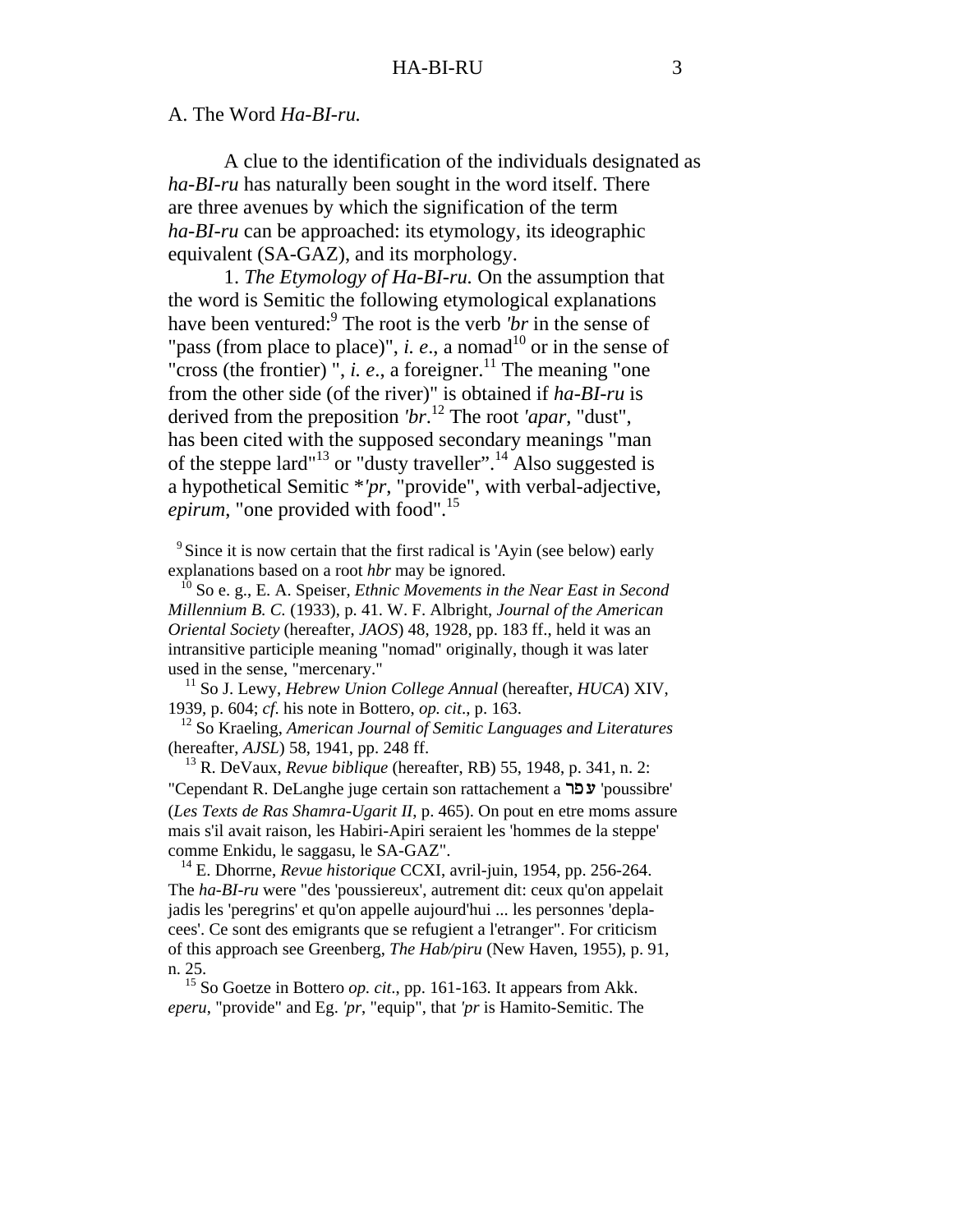There is the further possibility that the root of *ha-BI-ru* is non-Semitic.<sup>16</sup> Landsberger now holds that the word is Hurrian or belongs to some other substratum of the languages of our documents17 and in meaning is a synonym of *munnabtu*, "fugitive".<sup>18</sup> The Egyptian 'pr, "equip"<sup>19</sup> and the Sumerian *IBIRA*, "merchant", $^{20}$  have also been noted.

 2. SA-GAZ, *The Ideographic Equivalent of Ha-BI-ru.*21 In some passages SA-GAZ is to be read *habbatum*,<sup>22</sup> but that this

lack of a West Semitic equivalent need not surprise for it is not uncommon for Akkadian to stand alone among the Semitic languages in matching Egyptian.

<sup>16</sup> That *ha-BI-ru* is not Akkadian has been maintained on these grounds: It begins with an 'Ayin; there are no Akkadian roots *hpr* or *hbr* that yield a suitable sense; and the word is preceded in one Amarna letter, J. Knudtzon, *Die El-Amarna-Tafeln* (hereafter, *EA*) 290:24, by the diagonal mark used to designate glosses and non-Akkadian words. That *ha-BI-ru* is not West Semitic has been argued on the grounds that no West Semitic root *'pr* (assuming the certainty of the *p*) provides a plausible meaning and that the verb *hab/paru* (regarded as a denominative from *ha-BI-ru*) is found at Kultepe where a loan from West Semitic was not possible. On this last text see Bottero, *op. cit*., pp. 10, 11.

 $17$  Agreeable to a Hurrian derivation would be the Nuzu personal names *ha-BI-ra* and *ha-BI-ir-til-la*, if these represent the same word as our *ha-BI-ru* and if Purves, in Nuzu Personal Names (1943), p. 214, is correct in his assumption of a Hurrian base (*hapir*) for them.

18 Thus, in Bottero, *op. cit*., pp. 160, 161.

 19 So Albright, *Bulletin of the American Schools of Oriental Research*  (hereafter, *BASOR*) 125, 1952, p. 32, n. 39.

 $20$  Bottero mentions this view of E. Forrer in the article "Assyrien", *Reallexikon der Assyriologie* (Berlin, 1930), I, p. 235.

 $21$  The cuneiform orthography of many Sumerian words was carried over with the cuneiform system of writing into Akkadian texts to represent (ideographically) the corresponding Akkadian words.

<sup>22</sup> For the texts see Deimel, *Sumerisches Lexikon* 11:1, 260; Greenberg, *op. cit*., pp. 54, 55, nos. 145-154; Bottero, *op. cit*., nos. 157, 168-180. In the lexical texts the consistent equation with *habbatu* is obvious, while in the omen texts the reading *habbatu* is required by phonetic gloss (as in Bottero, *ibid*., nos. 173, 175) or by play on words (as in i., no. 168, cf. 170). Landsberger (in *ibid*., p. 159) states that though *habbatu* is the proper reading in these Akkadian texts and is normally so in Sumerian legal and literary texts, everywhere SA-GAZ appears in Old Babylonian, Hittite or Syro-Palestinian texts it is to be read "*hapiru*". This conclusion is rendered dubious by certain Amarna data: *EA* 318:11-13 reads LU.MESSA-GA-A[ZM]ES LU.MES*ha-ba-ti* u LU.MES*Su-ti-i* and the gram-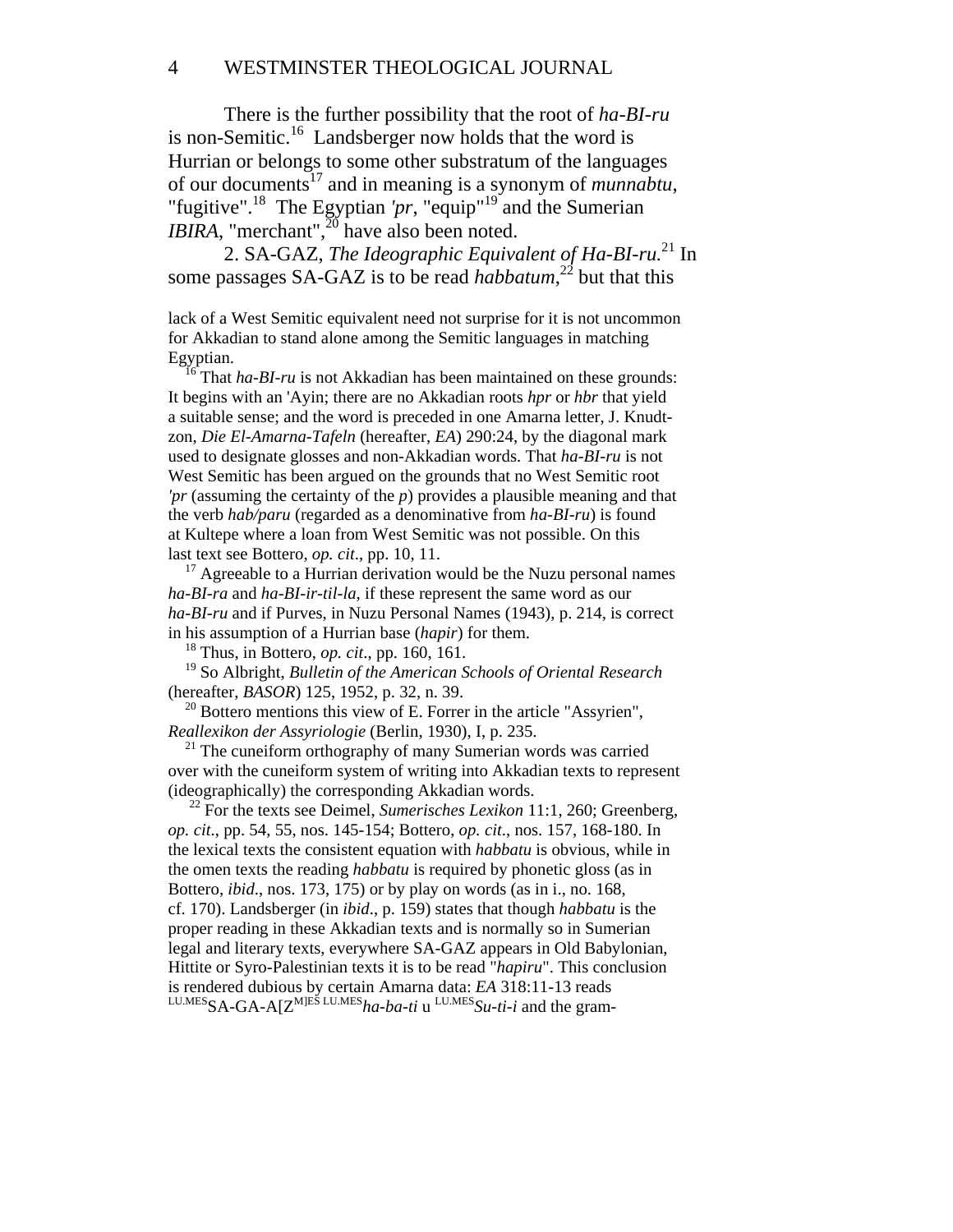ideogram is frequently to be read as *ha-BI-ru* is no longer seriously questioned.<sup>23</sup> If then *ha-BI-ru* is a proper name, its

matical relation of the first two is apparently epexegetical apposition; cf. the parallel in *EA* 195:27. *EA* 299:26 reads <sup>LU</sup>SA-GAZ<sup>MES</sup>.tum</sup> (c f. *EA* 207:21,  $[i$ -na <sup>LJU</sup>GAZ<sup>MES</sup>\ha ...). The phonetic determinative, *tum*, almost certainly requires the reading *habbatu* (or plural, *habbatutum*). Bottero, *op. cit*., p. 110, n. 2, suggests the possibility of reading a plural "*habirutum*" but it is most unlikely.

 $^{23}$  This is so even though Akkadian lexicographers, so far as known, never use *ha-BI-ru* as an equivalent of SA-GAZ. The equation first became apparent in the alternating use of the terms in the god lists of the Hittite treaties and in the Amarna letters. In line with it was the appearance in the administrative texts of SA-GAZ and *ha-BI-ru* in the same role at Larsa during the reigns of Warad-Sin and his successor Rim-Sin. More recently confirmation has been found at Ugarit in the equation of <sup>al</sup>Hal-bi<br><sup>LU.MES</sup>SAG-GAZ with *Hlb 'prm* and in the use of the phonetic determinative ru (?) after  $L_{\text{UMES}}$ SA-GAZ twice in the unpublished no. 1603 of the Collection of tablets found at Ras Shamra (hereafter, *RS*) (cf. Bottero, ibid., no. 158). The interchange of the terms in the Alalah tablets is further proof. Even where *habbatu* is to be read, the *ha-BI-ru* may be in view. This is illustrated by the appearance of "*ha-bi-ri-is-as*" in the Hittite text, *Keilschrifturkunden aus Boghazkoi* (hereafter, *KUB*) VIII, 83:9. For this text is the Hittite version of an Akkadian *summa izbu* text where it is clear, as observed in the preceding note, that *habbatu* is the proper rendering of SA-GAZ, and *ha-bi-ri-ia-as* occurs in precisely the place where SA-GAZ is usually found in the formula. The Hittite text, moreover, is earlier than the Akkadian omen texts. That the *ha-BI-ru* are in view everywhere that SA-GAZ might be used does not follow necessarily, though it may be the case in all the texts at our disposal, even the earliest Sumerian texts, leaving out of view the lexical texts. Greenberg (*op. cit*., p. 86, n. 1) argues that the *ha-BI-ru* are in view wherever SA-GAZ is used (even if *habbatu* be read) but he falsely shifts the burden of proof to those who would dissociate the two. The very existence of a general term like *habbadtu* (whichever meaning be in view) as an alternate reading to the specific *ha-BI-ru*, and especially its exclusive employment as a lexical equivalent of SA-GAZ would put the burden of proof on Greenberg's position. Beyond this the existence of homonyms of *habatum*, the equivalence of SA-GAZ with more than one of these (which some dispute but Greenberg accepts), and the extreme improbability that any other reading of SA-GAZ like *ha-BI-ru* (either as appellative or proper name) covered exactly the same semantic range makes it almost certain that SA-GAZ was used at times without the *ha-BI-ru* being in view. It is, therefore, a question whether the SA-GAZ of a given text, like one of the Ur III texts or the Sumerian literary and legal texts of the Isin-Larsa age, are the *ha-BI-ru*. That the *ha-BI-ru* may be in view in some or all of these is suggested by the reference to the *ha-BI-ru* in the 19th century Cappadocian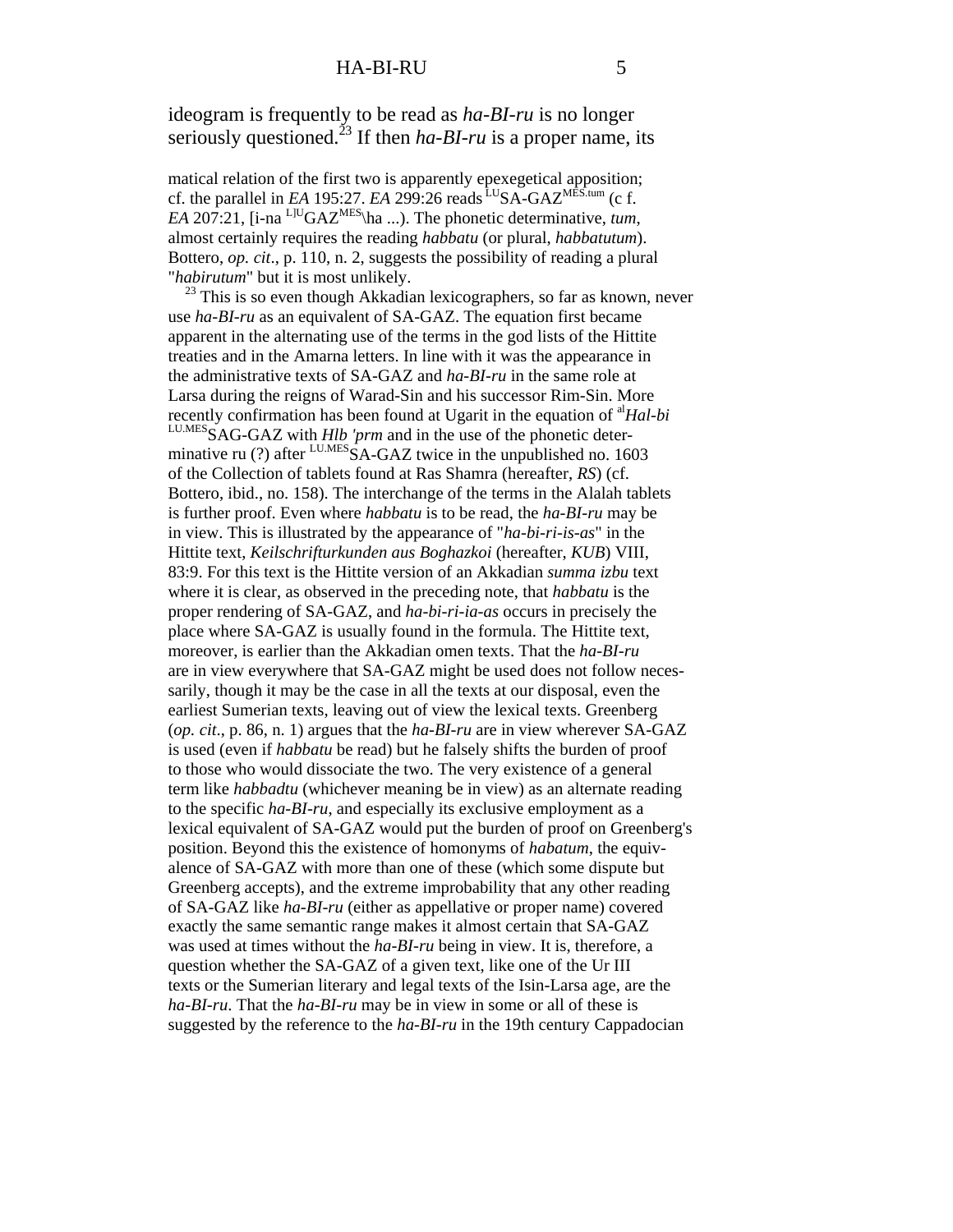# 6 WESTMINSTER THEOLOGICAL JOURNAL

ideographic equivalent, SA-GAZ, will provide a significant characterization of the *ha-BI-ru* people or possibly (if the ideogram was originally applied to them by enemies) a calumnious caricature. If *ha-BI-ru* is an appellative, it might, but not necessarily, be equivalent in meaning to SA-GAZ. The Sumerian SA means "cord, tendon" and GAZ means "strike, kill". The meaning "strangler" or "murderer", therefore, is suggested for the combination SA-GAZ.<sup>24</sup> Or if SA is a variant here for SAG the meaning will be "strike the head" or simply "smite".<sup>25</sup>

Possibly, SA-GAZ is a pseudo-ideogram. Such was formerly the position of Landsberger who said it was formed from *saggasum* as RA-GAB from *rakkabum*. 26 It has been argued

texts. Some support could be found for reading SA-GAZ as *ha-BI-ru* if SA-GAZ should turn up even in Dynasty of Akkad texts since the Old Hittite translation of the Naram Sin epic may accurately reflect the original situation in its mention of *ha-BI-ru* either as prisoners or guards, and the proper name *ha-bi-ra-am* is found on a text from Tell Brak (*F* 1159, *cf*. Bottero, ibid., p. 1) contemporary with the dynasty of Akkad.

 24 So Albright in *Journal of Biblical Literature* (hereafter, *JBL*) 43, 1924, pp. 389 ff. Commenting on the Hittite translation of the Naram-Sin inscription, he then held that SA-GAZ is the ordinary Hittite equivalent for "Semitic nomad". Ungnad, *Kulturfragen*, I, 1923, pp. 15 ff., interpreted SA-GAZ as "slinger".

 25 Landsberger (in Bottero, *ibid*., p. 160) has now adopted this view suggested long ago by Langdon (see note 30). He would render it as a substantive, "frappeur de tete" and regard this as equivalent to simply "brigand". SAG-GAZ is indeed found twice at Ugarit (see Bottero, *ibid*., nos. 154 and 157), once certainly as the designation of the *ha-BI-ru*. Moreover, in an astrological omen text (*ibid*., no. 170) one of the woes predicted is: <sup>LU</sup>SA-GAZ *qaqqada inakkis<sup>is</sup>*, "the SA-GAZ will cut off the head". This is surely a pun, but whether on the sound or on the sense (whether partially or wholly) is the question. Landsberger's approach is uncertain for as Bottero observes (*ibid*., p. 148), "le SAG-GAZ qu'enregistrent les vocabulaires connus paraissant marquer d'abord un verbe *mahasu*, 'frapper', dont la specification nous echappe". The common spelling GAZ is understandable then for GAZ=*daku* which is broadly synonymous with *mahasu*=SAG-GAZ. The reading SA-GA-AZ (found, however, only once) would be problematic since it divides the essential element.

 <sup>26</sup> *Keilschrifttexte aus Assur verschiedenen Inhalts* (hereafter, KAV) 1, 1930, pp. 321 ff. So also Goetze, *BASOR* 79, p. 34, n. 14 (*cf*. less certainly in Bottero, *ibid*., p. 163) ; and DeVaux, *RB* 55, 1948, p. 340. In rejecting this view now, Landsberger cogently observes (in Bottero, *ibid*., p. 199,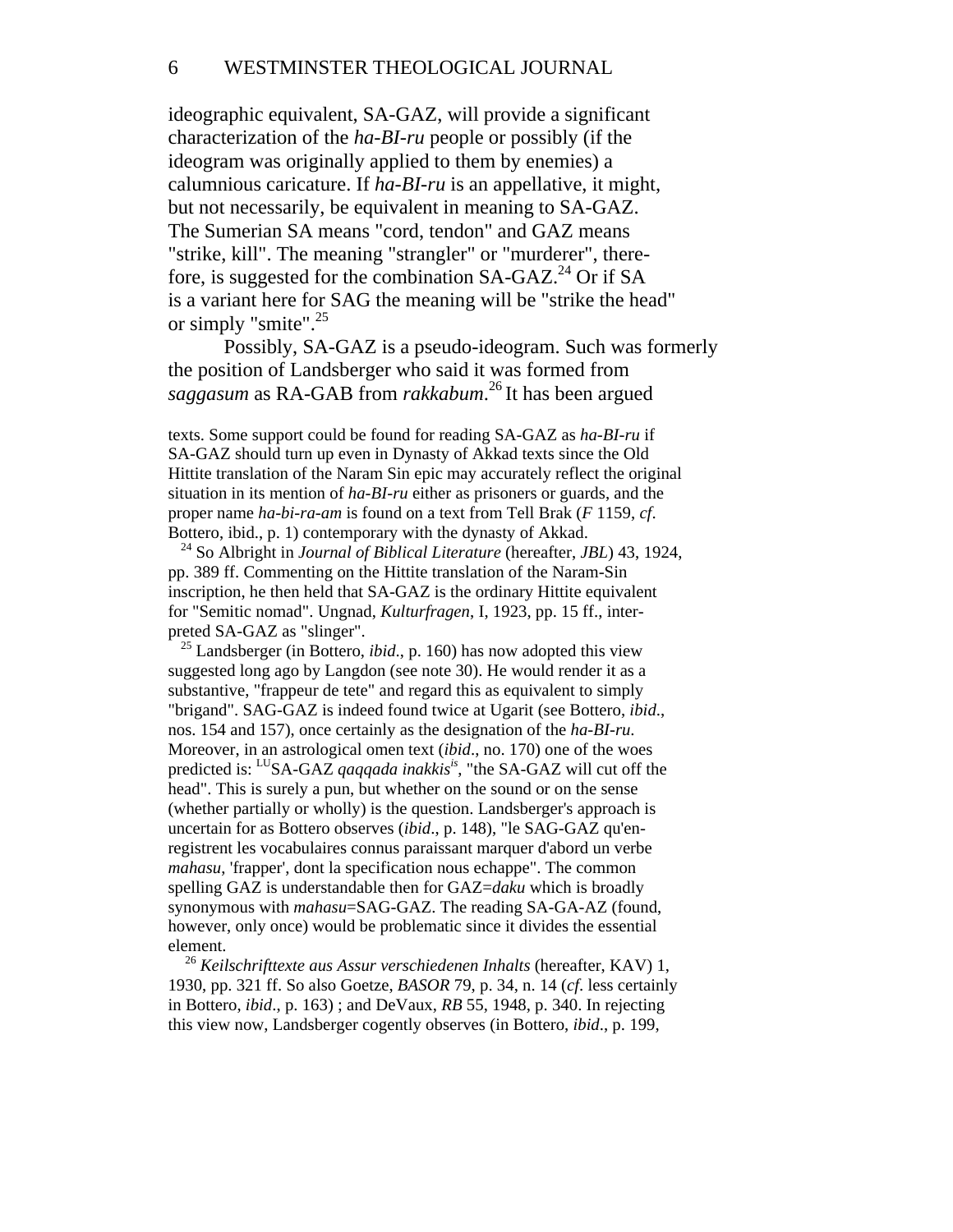that the variant spellings like SA-GA-AZ and, especially, SAG-GAZ confirm this view, $^{27}$  while the objection has been leveled against it that the Amarna spelling of GAZ alone would then be inexplicable.<sup>28</sup> If SA-GAZ is a pseudo-ideogram formed from *saggasu* it would probably mean "murderer".29 Further light may be sought from the other equivalent of SA-GAZ, *habbatum*. The *qattal* form from the root *habatu*, "plunder", would mean "robber".<sup>30</sup> There are, however, homonyms of *habatu* which require attention.<sup>31</sup> From *habatu*, "borrow, obtain, receive", Goetze suggests a *nomen professio*-

cf. 147, 159 ff.), "Ware SA-GAZ=*saggasu/u* musste dieses auch in der akkad. Kolumne der Vokabularien erscheinen".

 27 So Goetze, *op. cit*., and De Vaux, *op. cit*. Cf. Deimel, *op. cit*., p. 115, no. 42. In the spelling SA-GAZ-ZA (found once at Ugarit and once at Amarna) the ZA would be a sort of phonetic complement.

 28 So Dhorme, *Revue de l'histoire des religions* 118, 1938, p. 173, n. 3, while Bottero, *ibid*., p. 149, says, "il faut tenir GAZ pour une licence graphique".

<sup>2</sup> Another possibility lies in the fact that in the Gilgamesh Epic  $(1:4:7)$ *saggasum* is used for Enkidu, describing him as an uncivilized native of the wild steppe-lands. It has also been suggested that *saggasu* may have been colored with the connotation of West Semitic \*sgs and so meant "disturber" or "one who is restive". (So Greenberg, op. cit., pp. 89, 90).

 $30$  Such a pejorative meaning clearly attaches to SA-GAZ in the early Sumerian literary and legal texts and this is preserved in the later Akkadian omen texts, as we might expect in this conservative genre of literature. The meaning "brigand" is required in a Ras Shamra word list (Bottero, *ibid*., no. 157) where it appears between IM-ZU "thief" and LUGAN.ES, "malefactor", and in the unpublished *RS* 17341 (cf. Bottero, *ibid*., no. 162), and elsewhere. Indeed, Landsberger, in *ibid*., p. 199 insists that "LU(SA-GAZ) signifie partout et toujours 'Rauber' ".

S. H. Langdon, *Expository Times* 31, 1919-20, pp. 326-7, reasoned that *habatu* meant originally "smite with violence" (cf. Code of Hammurapi, Law 196) and was used exclusively with a military signification and, therefore, the idea of plundering was a natural nuance (since Asiatic armies customarily plundered defeated foes). *Habbatu* then meant "fighting man" and this was translated into Sumerian correctly as  $SA-GAZ =$ SAG-GAZ, "smite the head, slay".

It is perhaps significant that habdtu in this sense is conjoined with the *ha-BI-ru* in *EA* 286:56: LU.MES*ha-BI-ru ha-bat gab-bi matat*HA *sarri*.

 31 Stamm, "Die akkadische Namengebung", in *Mitteilungen der Vorderasiatisch-aegyptischen Gesellschaft* 44, 1939, pp. 318 ff. ; cf. Goetze, *Journal of Cuneiform Studies* I, 1947. p. 256, n. 21; von Soden, *Zeitschrift fur Assyriologie* 49, 1949, p. 174 and in Bottero, *op. cit*., p. 143, n. 1; *The Assyrian Dictionary* (Chicago, 1956) under *habatu*.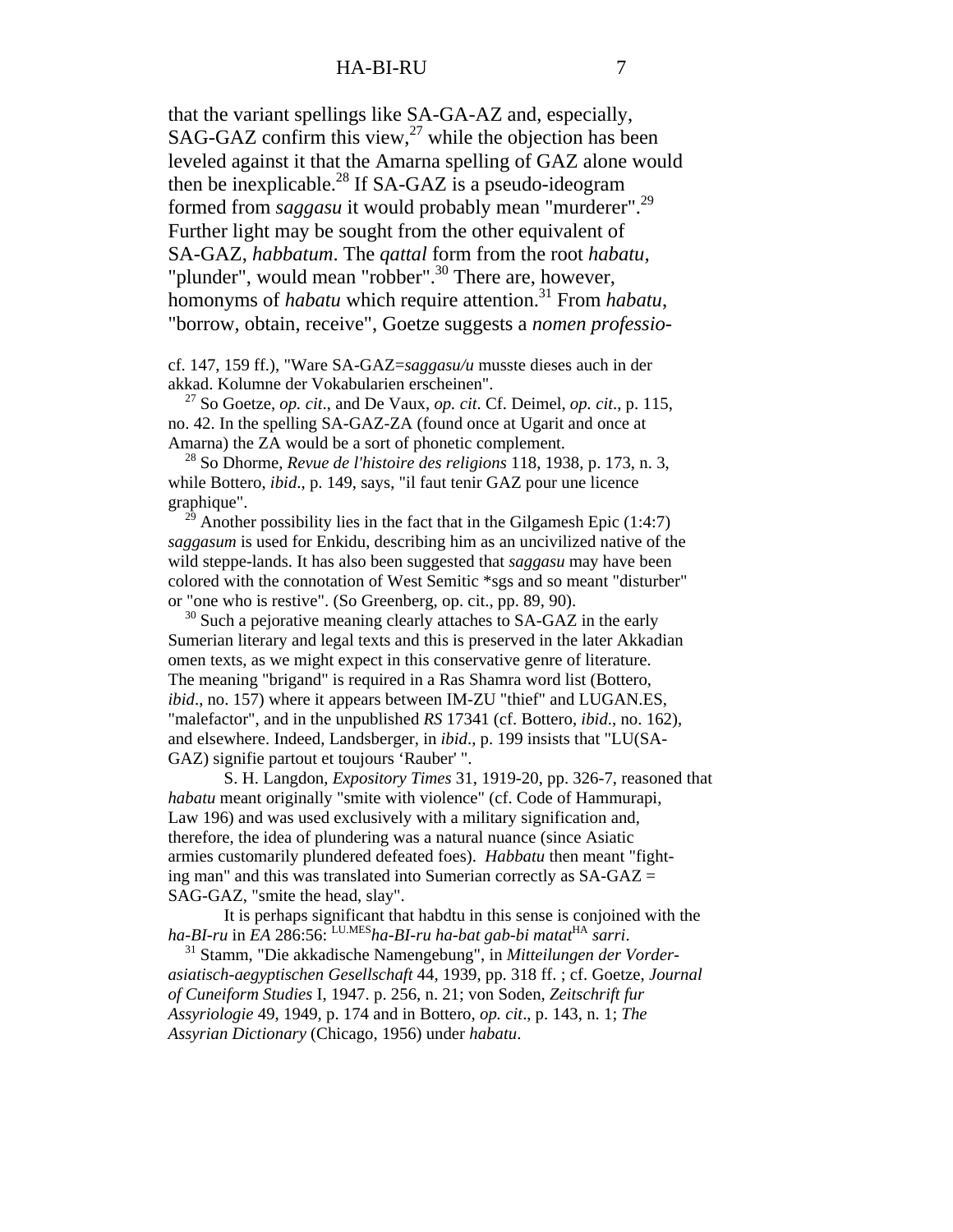*nis* meaning "one who obtains his livelihood from somebody else, works for his livelihood, i. e., without wages, merely for board and keep";<sup>32</sup> and Albright, "mercenaries".<sup>33</sup> *Habatu*, "move across, make a razzia into enemy territory", would yield a gattal meaning "raider" or "migrant".<sup>34</sup>

How did SA-GAZ become an ideographic equivalent for *ha-BI-ru*? The simplest explanation, if both terms are not proper names, would lie in a semantic equation of the two. Such would be the case, for example, if SA-GAZ signified *habbatu* in the sense of "one who receives support" and *ha-BI-ru* meant "one provided for". A less direct semantic relation might also account for the interchange, as, for example, if SA-GAZ be understood as "thug" and *ha-BI-ru* as "nomad".<sup>35</sup> Or, the usage might be explained on historical grounds quite apart from semantic considerations. If, for

 32 So in Bottero, *ibid*., p. 162; cf. Greenberg, *op. cit*., p. 89. For the root *cf. The Assyrian Dictionary*, *habatu* B. From this root apparently derives the *habbatum* found in association with *ag-ru*, "hired laborer", and *e-si-du*, "harvester", in the lexical occupation lists (Univ. of Pa., *Publications of the Babylonian Section* V, no. 132; *Tablets found at Kouyoundjik*, British Museum (hereafter, K) 4395; cf. Bottero, *ibid*., nos. 177 and 180; Greenberg, *ibid*., nos. 150-152). The Akkadian legal text, *Babylonian Inscriptions in the Collection of J. B. Nies* VII, no. 93, also mentions two *ha-ab-ba-ti-i*  who appear to be engaged in peaceful employment.

 33 Cf. Deimel, *Sumerisches Lexikon*, III, 2, for *habatum*, "interest-free loan, loot"; and *hubtu*, "tax exempt". Albright (*JAOS* 48, 1928, pp. 183-185) deduced from *hubutati* and *hubuttu*, which he translated "taxfree property" and "the condition of being tax-free", respectively, that the *habbatu* received *hubutati* in return for their services and were thus mercenaries who were rewarded with a grant of rent-free land, i. e., *condottieri*. He also suggested that when the Aramean nomads, the "Habiru", became known throughout Mesopotamia as such mercenaries, their name replaced the original *habbatu* as the term for "mercenary".

 34 See *habatu* D, in *The Assyrian Dictionary*. Note the lexical datum (*ha-ba-tu*) *sa a-la-ki* (*K* 2055) and *cf*. Greenberg's remarks, *op. cit*. p. 89. Lewy (in Bottero, *op. cit*. p. 163) identifies *habatu* with Arabic *habata*, "to wander about".

 35 Albright (*JBL* 43, 1924, pp. 389-393) supports this combination on the grounds that there was no clear distinction between bands of robbers and bands of Bedouin, the same word meaning "Bedawi" in Egyptian (*sose*) and "robber" in Hebrew (*soseh*). Cf. Bohl, *Kanaander and Hebraer*, 1911, p. 89, n. 2. Albright adds that the similarity in sound between *habbatum* and *ha-BI-ru* as pronounced by the Akkadians likely suggested the use of SA-GAZ for *ha-BI-ru*.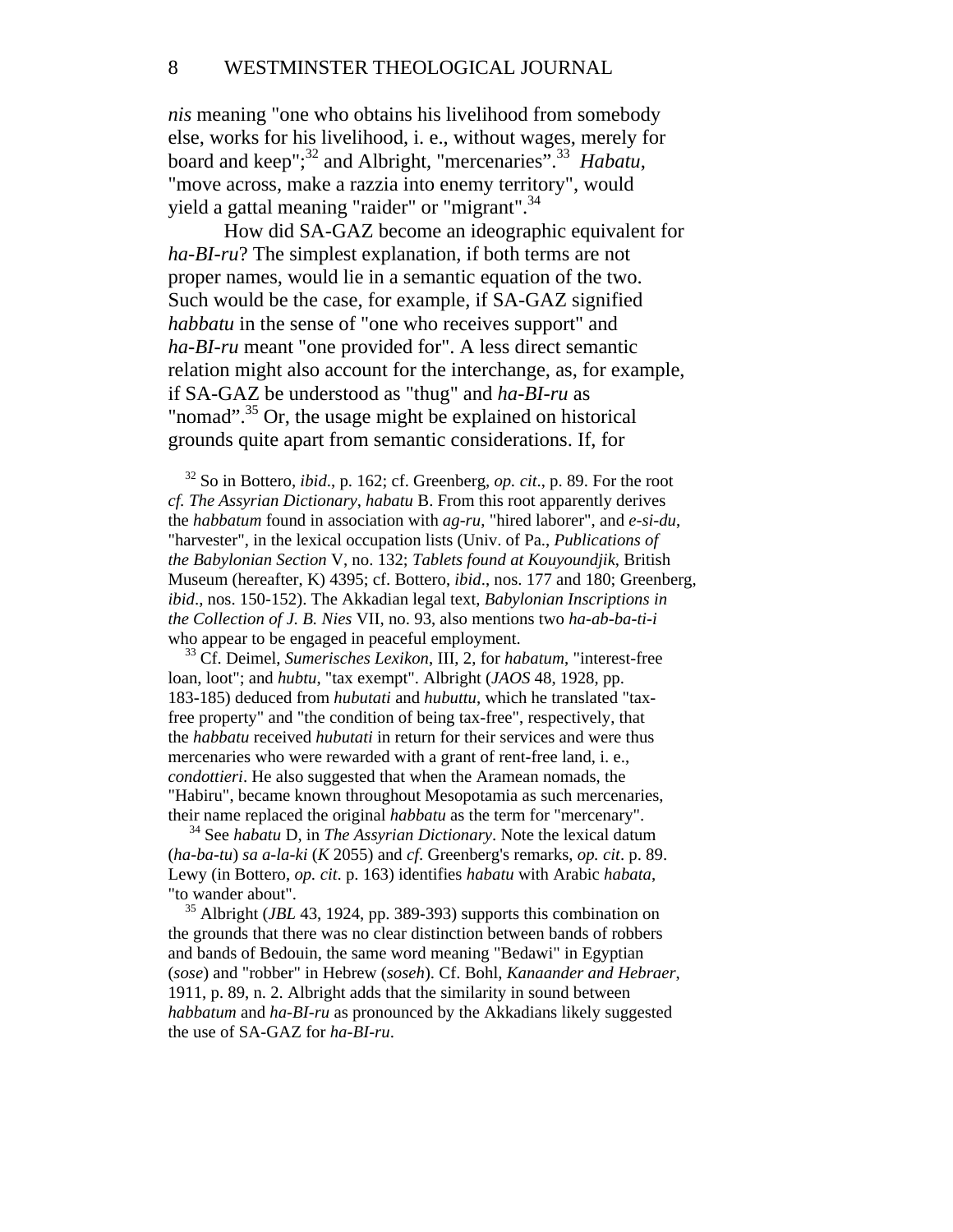example, the SA-GAZ were of mixed character but were predominantly *ha-BI-ru*, a secondary equivalence of the terms might arise.<sup>36</sup> Or, if the *ha-BI-ru* were generally disliked, they might have received as a name of opprobrium, SA-GAZ, "thugs".<sup>37</sup>

3. *Morphology of Ha-BI-ru*. Is *ha-BI-ru* an appellative or a proper name?38 The spelling *ha-BI-ru* could be the gentilic shortened from  $\overline{\mathfrak{u}}$ -um to  $\overline{\mathfrak{u}}$ .<sup>39</sup> But the fact that the feminine is found at Nuzu as  $ha-BI-ra-tu^{40}$  rather than the feminine gentilic *ha-BI-ri-i-tu* would suggest that the ambiguous *ha-BI-ru* is also non-gentilic. The situation is, however, complicated by several instances of both earlier and later varieties of the gentilic forms, i. e.,  $ha-BI-ru-u^{41}$  and  $ha-BIR-a-a^{42}$ 

36 So Albright. See note 33.

 37 So J. Lewy, *HUCA* 14, p. 605, n. 90, who argues that in the early 2nd millennium the *ha-BI-ru* "constituted troops of soldiers--comparable to the French *legion etrangere*--in the service of governments". Similarly, Bottero, ibid., p. 196, maintains that some of the *ha-BI-ru* fugitives, organized outlaw, marauding bands and so *ha-BI-ru* fugitives came to be called SA-GAZ, "brigands". Goetze (in Bottero, *ibid*., p. 163) cites the possibility that SA-GAZ (taken as a pseudo-ideogram for *habbatum*, "robber) was extended to cover "one who works for board and keep", adding, "It might have been difficult to distinguish between the two".

 38 They miss the point who dismiss the question of whether *ha-BI-ru* is a proper name or an appellative with the observation that all proper names were once appellative. So Jirku, *Zeitschrift fur die alttestamentliche Wissenschaft* (hereafter, ZAW) N. F. 5, 1928, p. 211; and Gustavs, *Theologische Literaturzeitung* 1, 1925, col. 603. For the issue here is not that of ultimate etymological origin, but of usage in the literature at our disposal. On the other hand, whether *ha-BI-ru* is gentilic or not is not decisive for that usage, for a gentilic need not be a proper name and a non-gentilic might be a proper name.

 39 Cf. A. Ungnad, *Grammatik des Akkadischen* (1949), p. 42, (27b, 38); S. Smith, *Isaiah, Chapters 40-55* (London, 1944), p. 137.

 40 This form is used for the masculine plural (*Harvard Semitic Series* (hereafter, *HSS*) XIV 53:18 and 93:6) and the feminine plural (*Joint Expedition with the Iraq Museum at Nuzi* (hereafter, *JEN*) V 453:11).

 <sup>41</sup> *JEN* V 452:1; 456:24; 459:2; 463:2; *Collection of Nuzu Tablets at the Semitic Museum of Harvard University* (hereafter, *SMN*) 2145:2. Cf. Chiera, *AJSL* 47, 285 and 49, 115 ff.; A. Saarisalo, *Studia Orientalia*, V 3, 1934, pp. 61 ff.

 42 Rawlinson, *Cuneiform Inscriptions of W. Asia* IV, pl. 34, 2, 5; Hilprecht, *Old Babylonian Inscriptions* I, II, no. 149, obv. 22. Cf. Ungnad,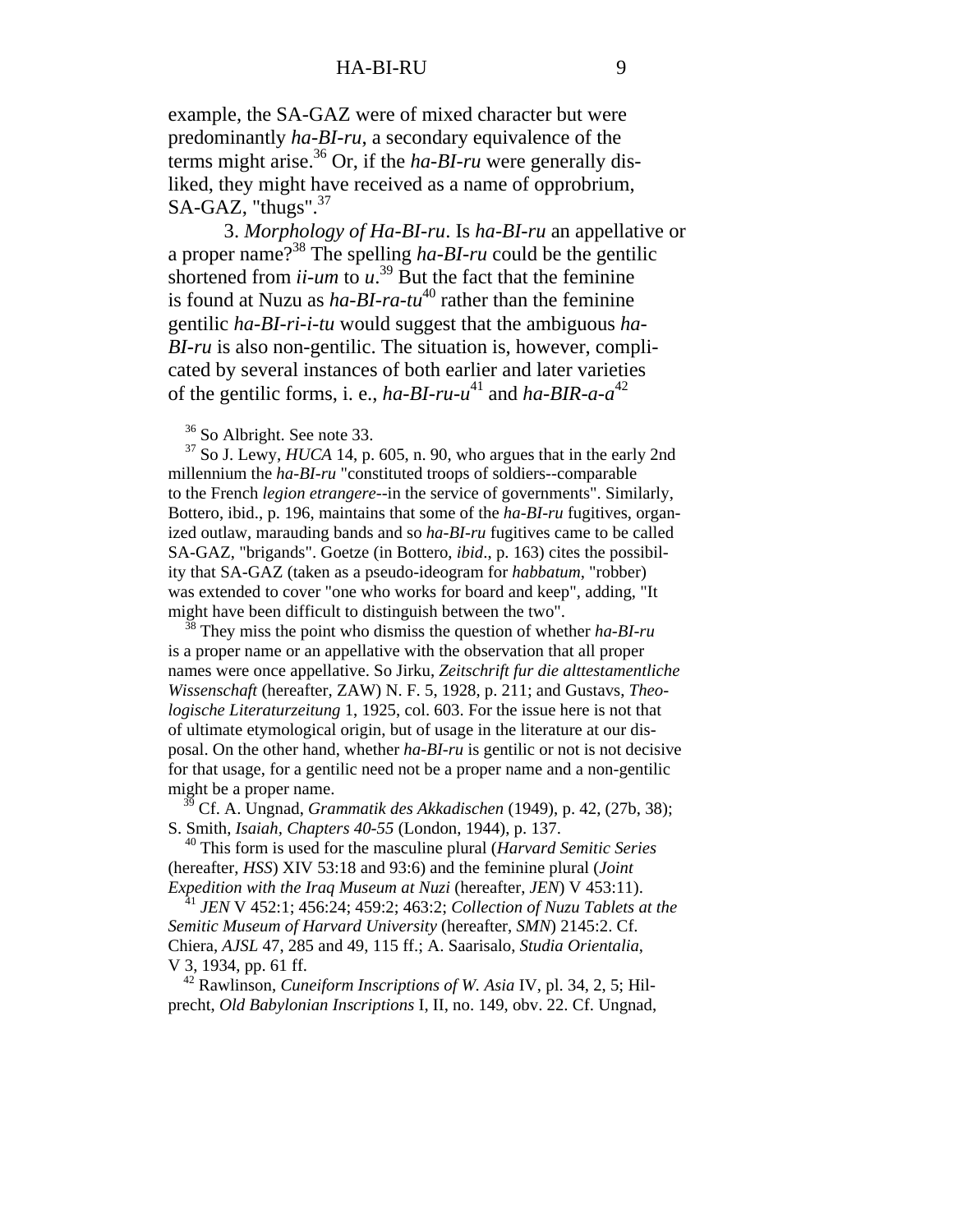respectively. The form *ha-BI-ru-u* seems to be a stereotyped gentilic, for it is used as masculine and feminine and in the singular and plural of each gender.<sup>43</sup> Moreover, the *awil babili* type of gentilic formation is found in *awilat ha-BI-ri*<sup>44</sup> and *awil ha-BI-ri*. 45

This variety of forms is paralleled in the forms used, for example, in the Old Testament for "Israelite". In addition to the rare gentilic "שְׂרָאֵלְ שְׁרַאל, the simple ישׂראל may be used with the meaning "Israelite(s)".<sup>46</sup> It would seem possible then that the simple form *ha-BI-ru* (or for the feminine, *ha-BI-ra-tu*) is used interchangeably with the gentilic  $ha-BI-ru-u$  in an ethnic sense.<sup>47</sup>

There is thus an adequate explanation of the variety of forms, i. e., if they are all understood as variations of a proper name denoting an ethnic group. But it is difficult to account for all the facts on the assumption that we are dealing with an appellative. While it is true that the gentilic is simply the adjectivalized form of the noun and is not necessarily ethnic,

*op. cit*., 27b, 39; Langdon, *The Expository Times* 31, pp. 324-326; Kraeling, *AJSL* 58, 237 ff.

 43 Cf. Chiera, *op. cit*. Due to the Nuzu scribes' lack of regard for case endings *ha-BI-ru-u* is used once for the genitive (*SMN* 2145).

<sup>44</sup> *JEN* V, 465:2.

 45 D. Wiseman, *Alalakh Tablets* (London, 1953) (hereafter, *AT*) 164. It occurs here twice between *awil biti* and *mar sarri* (given as *mar sar-ru* in Bottero, *ibid*., no. 39). Cf. Wiseman, *AT*, p. 69. Possibly *EA* 289:24 should be read: *a-na awiluti ha-BI-ri*<sup>KI</sup>.

 $^{46}$  E. g., Ex. 9:7; I Sam. 2:14; 13:20; 14:21; etc.

<sup>47</sup> Landsberger (*KAF* I, 331) cites certain difficulties in the gentilic view: (1) When ideograms render gentilics they are regularly followed by the place-determinative *KI*. (But ethnic-gentilics usually refer to a people which may be identified with a particular place and that was not the case with the *ha-BI-ru*. Moreover, for Amarna Age Syria, the most settled situation enjoyed by the *ha-BI-ru*, there are one or two instances of SA-GAZ<sup>KI</sup>: (a) a-na <sup>LU</sup>SA-GAZ<sup>KI</sup>, or perhaps, *a-na awil* SA-GAZ<sup>KI</sup> (*EA* 298:27) ; (b) *EA* 215:15. Cf. *ha-BI-ri*KI, *Memoires de la delegation en Perse* (hereafter, MDP) XXVIII, 511:2; *EA* 289:24. KI is used also, however, with the nomadic Sutu, *Idri-mi Inscription*, line 15.) (2) There is lack of analogy for an ideogram being equated with both an appellative and a gentilic, as would be the case if SA-GAZ=*habbatu*, an appellative, and SA-GAZ=*ha-BI-ru*, regarded as a gentilic. (But the fact is that the gentilic forms of *ha-BI-ru* occur at times, and one type is clearly ethnic see below.)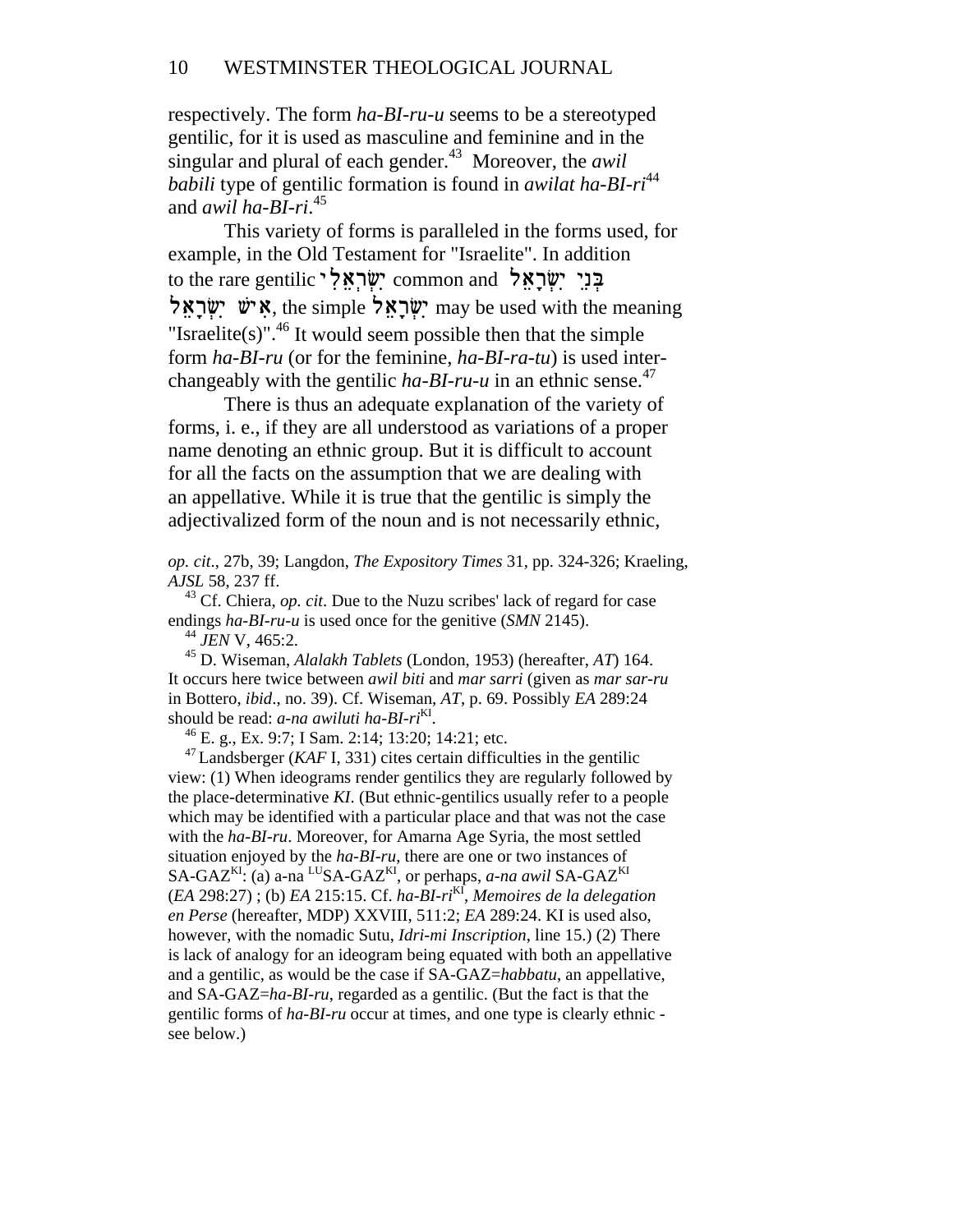the gentilic forms of *ha-BI-ru* can hardly be disposed of with that observation. For the question would remain as to why, if *ha-BI-ru* were already an aptly descriptive appellative, it would ever have been adjectivalized.48 Moreover, the *ha-BIRa-a* type formation is used to adjectivalize the names of nations only.<sup>49</sup>

The hope of discovering in their name some incontrovertible clue to the identity of the *ha-BI-ru* seems to be disappointed by the complexity of the possibilities. Of the data just examined the morphological affords the most direction. But the whole matter of the *ha-BI-ru* name appears more illuminated by, than illuminative of, the other evidence in the case. To the investigation of this broader contextual evidence our study, therefore, proceeds, in connection with a critical survey of past and current theories of the *ha-BI-ru* and the attempt to formulate a satisfactory interpretation. The relevance of the *ha-BI-ru* and SA-GAZ designations to the various theories will be noted en route.

# B. Critical Survey of Theories.

1. *Nomadism*. 50 Early proposed and still advocated is the theory which defines the  $ha-BI-ru$  in terms of nomadism.<sup>51</sup> This interpretation was suggested by the assumed root *'br*,

 48 Lewy (*HUCA* 14, 1939, p. 587, n. 1) suggests that at Nuzu the preference for the *nisbe* form may reflect the influence of the Hurrian language there, since "there was in the Hurrian languages a strong tendency to replace nouns (particularly proper names) by enlarged (adjectival) forms" of the same stem. If anything, this favors the view that *ha-BI-ru* is a proper name, not appellative. Moreover, it does not explain all the variants.

 49 Bottero, *op. cit*., p. 133, says that in this case, in order to designate the persons as descendants of *ha-BI-ru*, an adjectival form was coined after the type which was ordinarily ethnic. But Greenberg, *op. cit*., p. 78, finds this point quite awkward and can only hope that eventually the *ha-BIR-a-a* forms may prove unconnected with our *ha-BI-ru*.

 50 Among the earlier suggestions were the views that the *ha-BI-ru* were prisoners of war or foreign enemies or bound exiles. The failure of these concepts to do justice to the rapidly accumulating texts was soon recognized.

 51 So Winckler in 1897; Bohl, *Kanaander and Hebraer* (1911) ; E. Speiser, *Annual of the American Schools of Oriental Research* 13, 1933, pp. 34 ff.;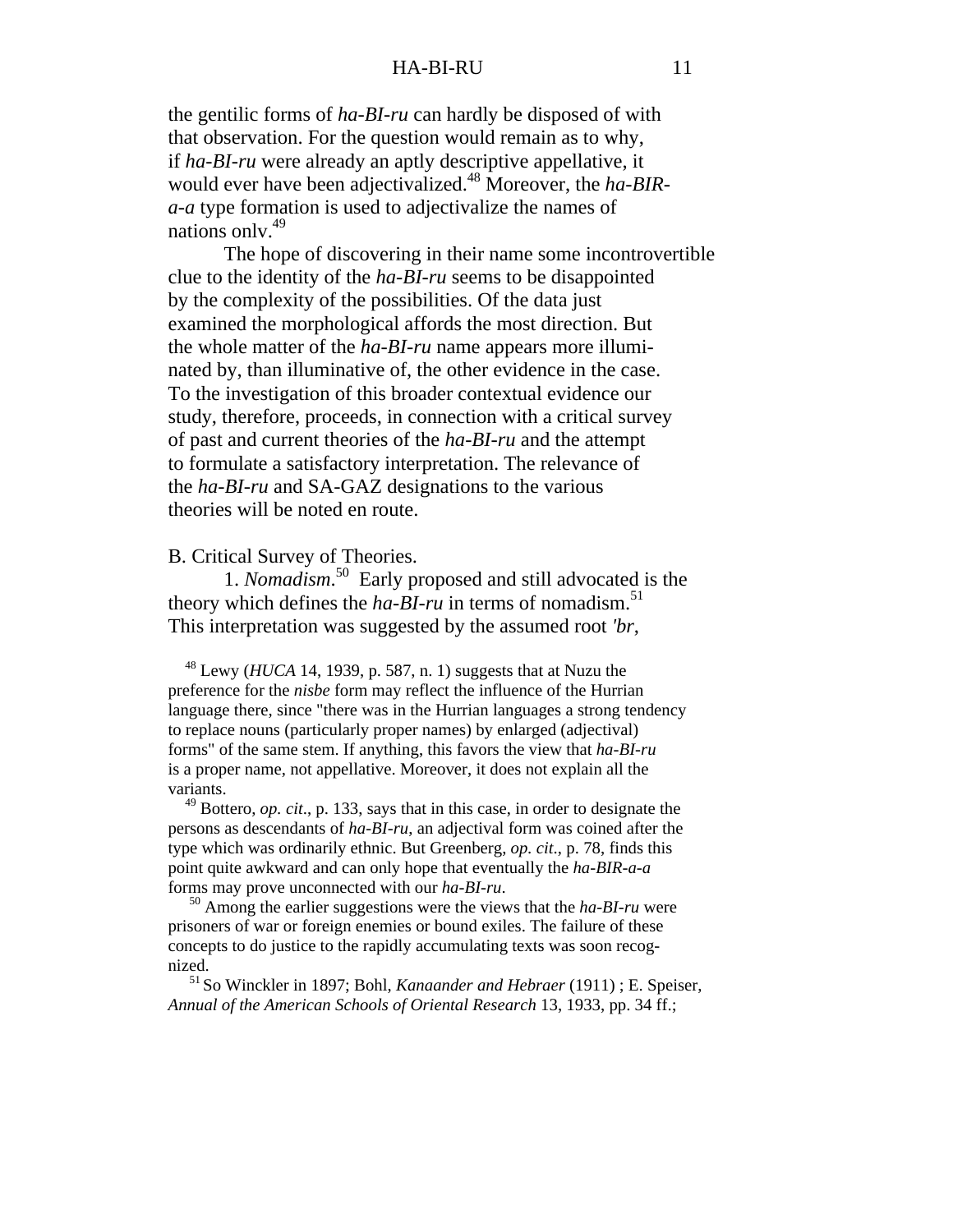# 12 WESTMINSTER THEOLOGICAL JOURNAL

"pass (from place to place)"; the large-scale migration of *ha-BI-ru* into Canaan (according to some interpretations of the Amarna letters); their wide dispersal; and occasional references to them in association with the nomadic Sutu.<sup>52</sup> More recently support has been seen in the migration of individual  $ha$ - $BI$ -ru to Nuzu<sup>53</sup> and the impression in the Mari texts of their being roving raiders. $54$ 

Conflicting evidence, however, emerges which identifies *ha-BI-ru* either as to origin or present residence with particular localities and depicts them as an integrated element in settled communities. The presence of a specific SA-GAZ territory in the realm of the Hittite king is revealed by a 13th century Hittite-Ugaritic treaty;55 agreeably, a particular *ha-BI-ri* settlement is mentioned in a Hittite text dealing with a temple and its property.56 Evidence of *ha-BI-ru* settlements in Palestine-Syria is found in the reference to the town (or quarter of) Halab of the SAG-GAZ in the tax-lists of Niqmad II, king of Ugarit in the 14th century;  $57$  in the 15th century Idri-mi inscription's account of the *ha-BI-ru* holding open country as a tribal unit near Ammia;<sup>58</sup> and in the identification of the SA-GAZ with permanent settlements all about Alalah in the SA-GAZ texts from Alalah's 15th century  $level.<sup>59</sup>$ 

Similar evidence comes from the eastern end of the Fertile Crescent. The 15th century Nuzu documents identify various

M. Noth, "Erwagungen zur Hebraerfrage" in *Festschrift Otto Procksch*, 1934, pp. 99-112; A. Guillaume, *Palestine Exploration Quarterly* (hereafter, *PEQ*) 1946, pp. 64-85; R. DeVaux, *RB* 1948, pp. 338 ff.

52 E. g., *EA* 195:27-29; 318:10-13.

53 E. g., *JEN* 455:2, 8; 1023:3; SMN 3191:19.

54 E. g., *Archives royales de Mari* (hereafter, *ARM*) II, 131; 13, 14.

55 R.S 17238:7 (no. 161 in Bottero, *op. cit*.).

 <sup>56</sup> *Collection of Tablets found at Boghazkoi* 4889:48 (no. 137 in Greenberg, *op. cit*.). The Alishar letter pictures *ha-BI-ru* in non-nomadic state in Asia Minor in the 19th century.

57 R9 11790:7. Cf. *hlb 'prm* in RS 10045:1; 11724+11848:12.

 58 Thus S. Smith, *The Statue of Idri-mi* (London, 1949), p. 73; cf., however, Greenberg, *op. cit*., p. 64, n. 16.

 $59$  *AT* 161, 180-182, 184, and 198. Possibly it is in terms of these *ha-BI-ru* settlements in Syria on the eve of the Amarna letter period that the forms LU.MES.SA-GAZKI. (*EA* 215:15; 298:27) and LU.MES*ha-BI-ri*KI. (*EA* 289:24) are to be understood.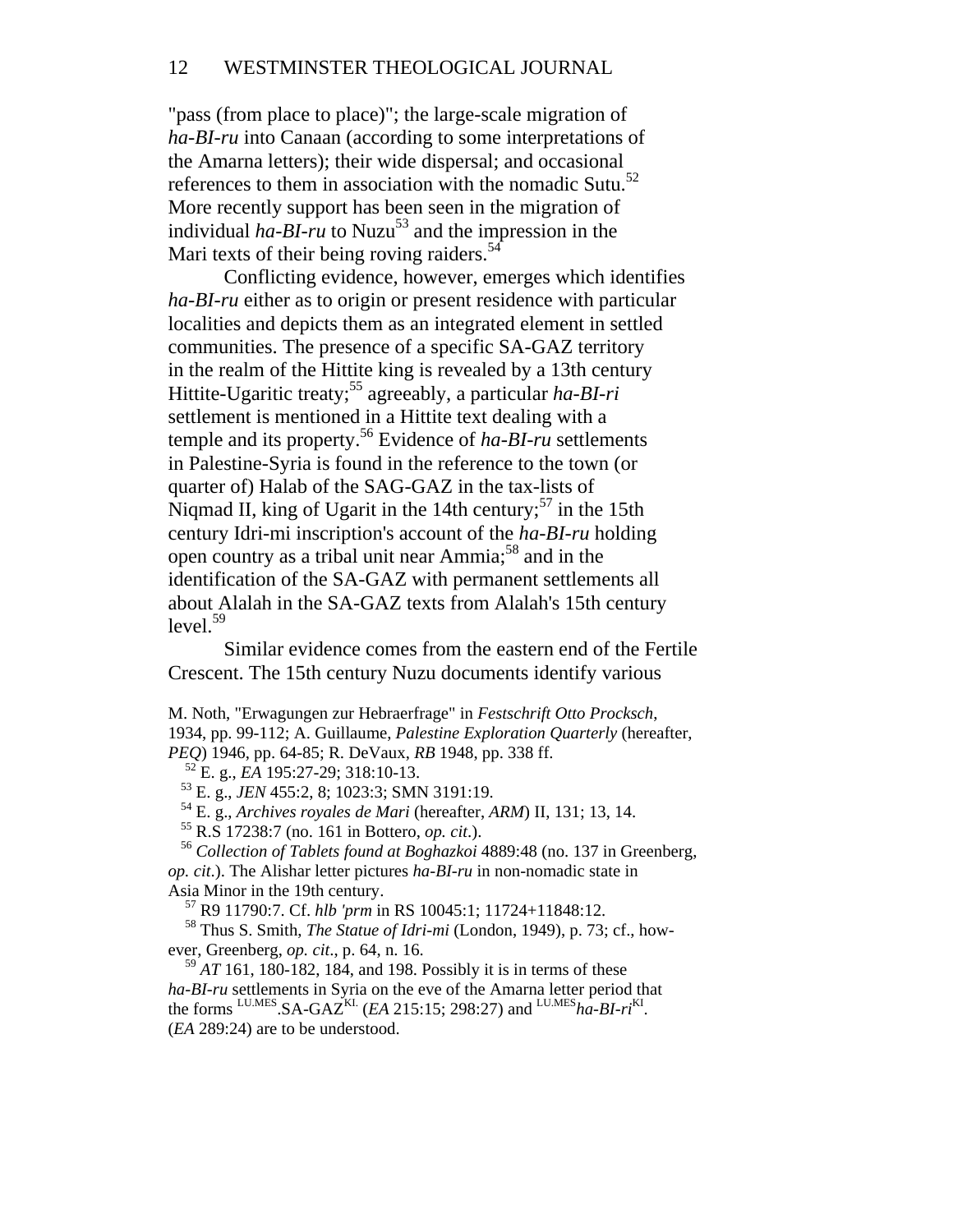*ha-BI-ru* as "from Ashur", "from Akkad", and "from Zarimena".<sup>60</sup> Three centuries earlier the Mari texts possibly reflect a more permanent association of *ha-BI-ru* with certain towns than that of temporary military quarters.', Additionally, it is probable that when the *ha-BI-ru* were engaged as auxiliary troops by Hammurapi $^{62}$  and earlier, in the Larsa dynasty,63 they had their own settlements. Relevant here is an economic text from Susa during the first dynasty of Babylon which mentions a *ha-BI-ri*<sup>KI</sup> as one of the localities where Amorite troops were quartered.<sup>64</sup>

The accumulation of such evidence has led to the judgment that we see the *ha-BI-ru* in our texts evolving from a seminomadic life into a settled state.<sup>65</sup> But no such simple evolution can be traced through the course of the texts; the divergent data are to be otherwise explained. For the term *ha-BI-ru*, the significance of *ha-BI-ru* being found in both semi-nomadic and settled states is that it renders unconvincing an appellative meaning founded on either of these opposite aspects of their chequered career. Moreover, such appellative

 6o *JEN* V 455, 458, 459; *JEN* 1023; *HSS* XIV 176; *SMN* 152. Their servant status in the Nuzu area was also far from nomadic.

 61 For example, the thirty Yamutbalite *ha-BI-ru* (Unpublished letters from Mari (hereafter A) 2939) and the *ha-BI-ru* from Eshnunna (A 2886). Cf. also the messenger named *Hapirum* from Eshnunna (A 2734) and the *Hapirum* identified as an *awil su-h-i-ini* (A 2523). Of course, the mode of life of many other *ha-BI-ru* in these texts seems similar to their status in Amarna Age Palestine.

 $62$  Collection of tablets of the British Museum 23136.

 63 Cf. the administrative texts of Warad-Sin and Rim-Sin. Nos. 9-16 in Bottero, *op. cit*.

 $64$  MDP XXVIII, 511:2. It is apparently on the Elamite-Babylonian boundaries. Perhaps *ha-BI-ru* had founded the village or were currently quartered there.

 65 R. DeLanghe, *Les textes de Ras Shamra- Ugarit*, etc. 1945, II, pp. 458 ff. and R. Vaux, *op. cit*. Noth's view (*op. cit*. pp. 110 ff.) was that *ha-BI-ru* was the self-designation of nomads who had entered a settled area and tented there without property rights. Still further removed from the idea of pure desert nomadism was Speiser's view that the *ha-BI-ru* "were nomads not in the same sense as the Bedouin, but in so far as they were not settled permanently in any definite locality; as such they were naturally foreigners to all with whom they came in contact so that the name would come to denote both nomads and foreigners of a certain type" (*op. cit*. p. 41).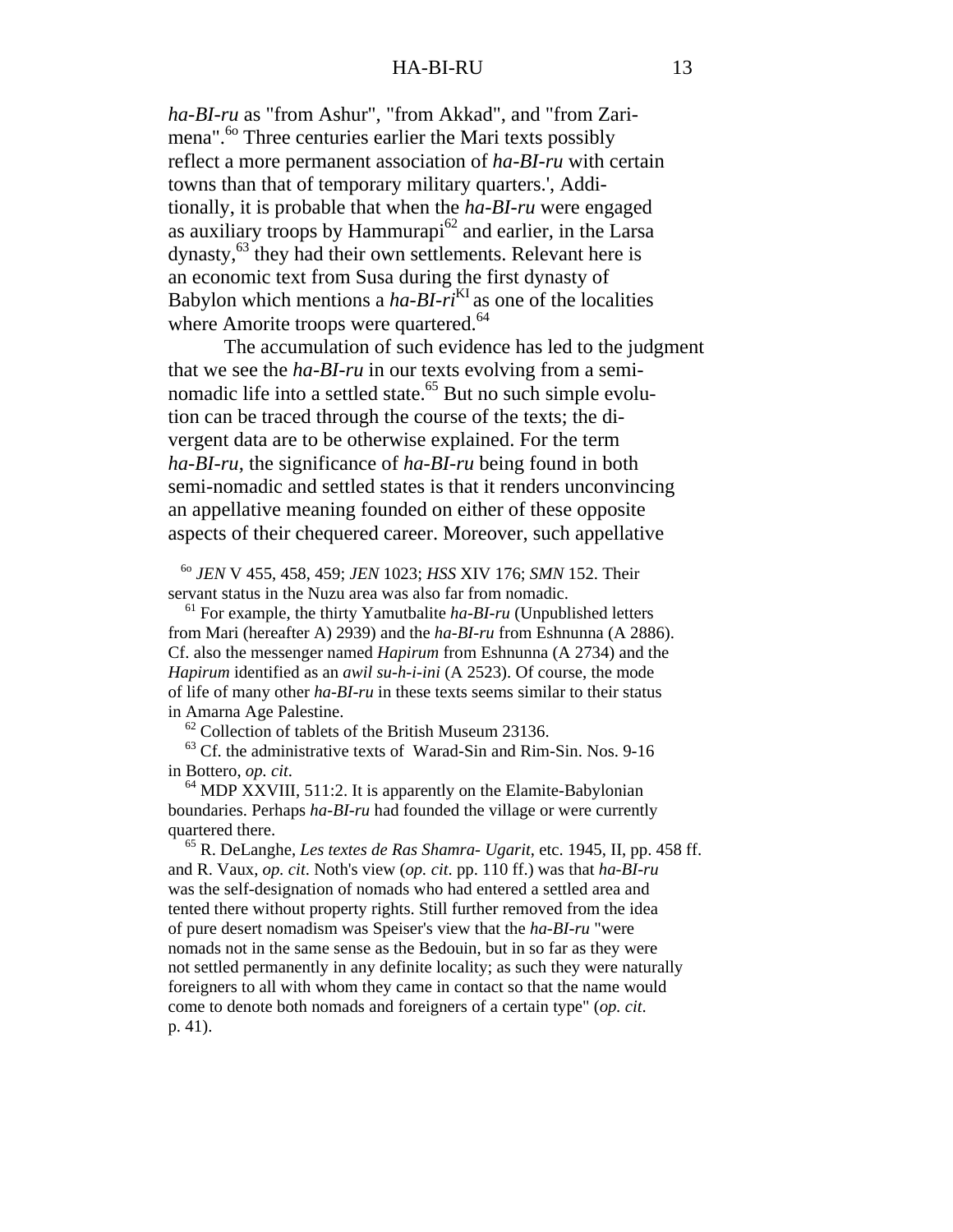# 14 WESTMINSTER THEOLOGICAL JOURNAL

ideas would be too general to be distinctive of only those known as *ha-BI-ru*. Not all the desert roamers along the fringe of the Fertile Crescent were *ha-BI-ru* but they all had the same type of relationship with the inhabitants of the Sown as did the *ha-BI-ru* in their semi-nomadic moments.<sup>66</sup> And certainly the settled *ha-BI-ru* held no monopoly on that condition.

2. *Dependency*. In diametrical opposition to the nomadic theory is the view adopted by Moshe Greenberg in his excellent recent treatment of the question. $67$  He concludes that the majority of the *ha-BI-ru* were of urban origin and were dependents of states, cities, or individuals. They had in common only their generally inferior social status which was due to their being as a rule foreigners where they are found and to the presence among them of vagrant elements. As for the word *ha-BI-ru*, "just as the socio-legal classifications *hupsu* and *muskenu* became international currency for similar classes in distinct cultures, so, apparently, was the case of *saggasu*/*'apiru*".68

Social inferiority was, indeed, the *ha-BI-ru* lot in some situations as witness their servitude contracts at Nuzu, their slave labor in Egypt, and their position in the Hittite social scale as that is delineated in a Hittite ritual.<sup>69</sup> And undeniably the *ha-BI-ru* were at times dependents, as witness, for example, the Old Babylonian administrative texts and some more recently noticed Nuzu ration lists.<sup>70</sup> Nevertheless, the

 66 As a concrete example, it is found in the Mari texts that the Benilaminu and the Beni-Simal play essentially the same role as the *ha-BI-ru* along the Middle Euphrates and in northern Mesopotamia, while still other groups of similar character are active east of the Tigris and elsewhere on the Euphrates. Cf. Dossin, *Syria* 19, 1938, p. 116. Any appellative meaning suggested for the *ha-BI-ru* such as nomads or mercenaries would be equally applicable to these other groups and, therefore, cannot serve as the distinctive appellation of the *ha-BI-ru*.

 67 Moshe Greenberg, *The Hab/piru* (New Haven, 1955). He reproduces almost all the known *ha-BI-ru* texts and provides much valuable information in his analyses of the sources.

 68 Ibid. p. 91. He favors Goetze's derivation of *ha-BI-ru* from Semitic \**`pr* with verbal adjective *'apir* meaning "one provided for".

<sup>69</sup> *KUB* IX, 34 with its duplicates (no. 91 in Bottero, *op. cit*.).

<sup>70</sup> *HSS* XIV, 46, 53, 93, and 176. Greenberg regards as comparable the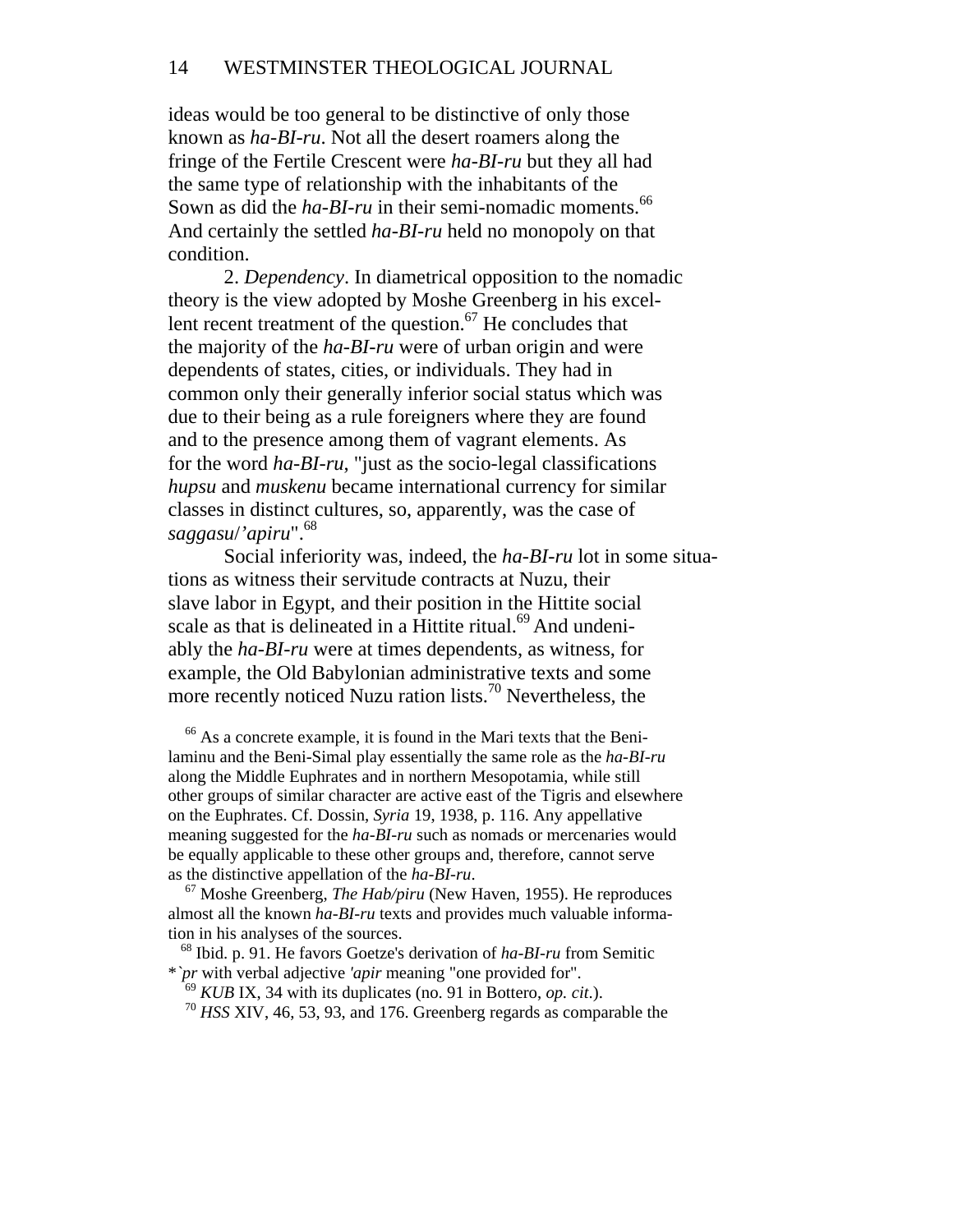common denominator Greenberg suggests as an appellative value for *ha-BI-ru* is inadequate for there is evidence of *ha-BI-ru*, both individually and collectively, who were not in a dependent status or even a socially inferior status.

There are several instances in the Syrian area. A 14th century record<sup>71</sup> of Mursilis II's arbitration of a dispute between his vassal cities of Barga and Carchemish discloses that a SA-GAZ named Tette is the head of Barga (as well as of Nuhassi)<sup>72</sup> and that the city of lyaruwatas had been given to his grandfather by the Hurrian king. At Ugarit SA-GAZ men apparently function as government officials; for among other privileges a certain grantee receives immunity from serving as royal messenger and from having either an ubru or LU.MESSA-GAZ-ZA enter his house.<sup>73</sup> The meaning "stranger" is attested for *ubru* elsewhere,<sup>74</sup> but the *ubru* seems to function as a government collector in another text from Ugarit in which immunity from the entry of the *ubru* into the house is accompanied by the declaration that the grantee's possessions will not enter the palace.75 The SA-GAZ associ-

Alalah situation as indicated in *AT* 350:6, 7, a sheep census. (*Cf*. *AT* 292:9, a list in which the name *ha-BI-ru* is found for one of sixteen persons receiving barley rations.) As for the sheep census, it is doubtful if the 240 sheep of the SA-GAZ are state rations since the same list mentions besides these and 268 of the *sanannu* soldiers, 115 of Alalah and 402 of Mukish (?). Greenberg argues (*op. cit*., p. 65, n. 19) that military groups would not be "required to shepherd their rations while they were still on the hoof". This objection, however, seems to overlook the whole situation at Alalah and vicinity where the SA-GAZ were an element in the normal peace time societal structure with their own settled dwellings (whether scattered among the rest of the population or separate and tribal) and their own shepherds (*AT* 198:39, 48; cf. Wiseman in Bottero, *ibid*., pp. 38, 39), and where they were regarded as a population unit in all government administration.

<sup>71</sup> *Keilschrifttexte aus Boghackoi* III, 3, I, 6 and 7 and duplicates.

 $7<sup>2</sup>$  If this Tette is the same Tette as Suppiluliuma, father of Marsilis II, had made king of Nuhassi (cf. E. Weidner, *Boghazkoi-Studien* 8, pp. 58 ff.).

73 J. Nougayrol, *Le Palais royal d' Ugarit* III, 1955, 15:109; 16:296:53.

 <sup>74</sup> *Cf*. J. Lewy's note in Bottero, *op. cit*., p. 202; H. Gazelles' review of Bottero, in *Vetus Testamentum* V, 1955, p. 442. Gazelles suggests that *wabrum, wabirum, ubru(m), ubaru, habiru, hapiru*, and '*apiru* represent varying pronunciations of the same term.

75 J. Nougayrol, *op. cit*., 16:132:20-24.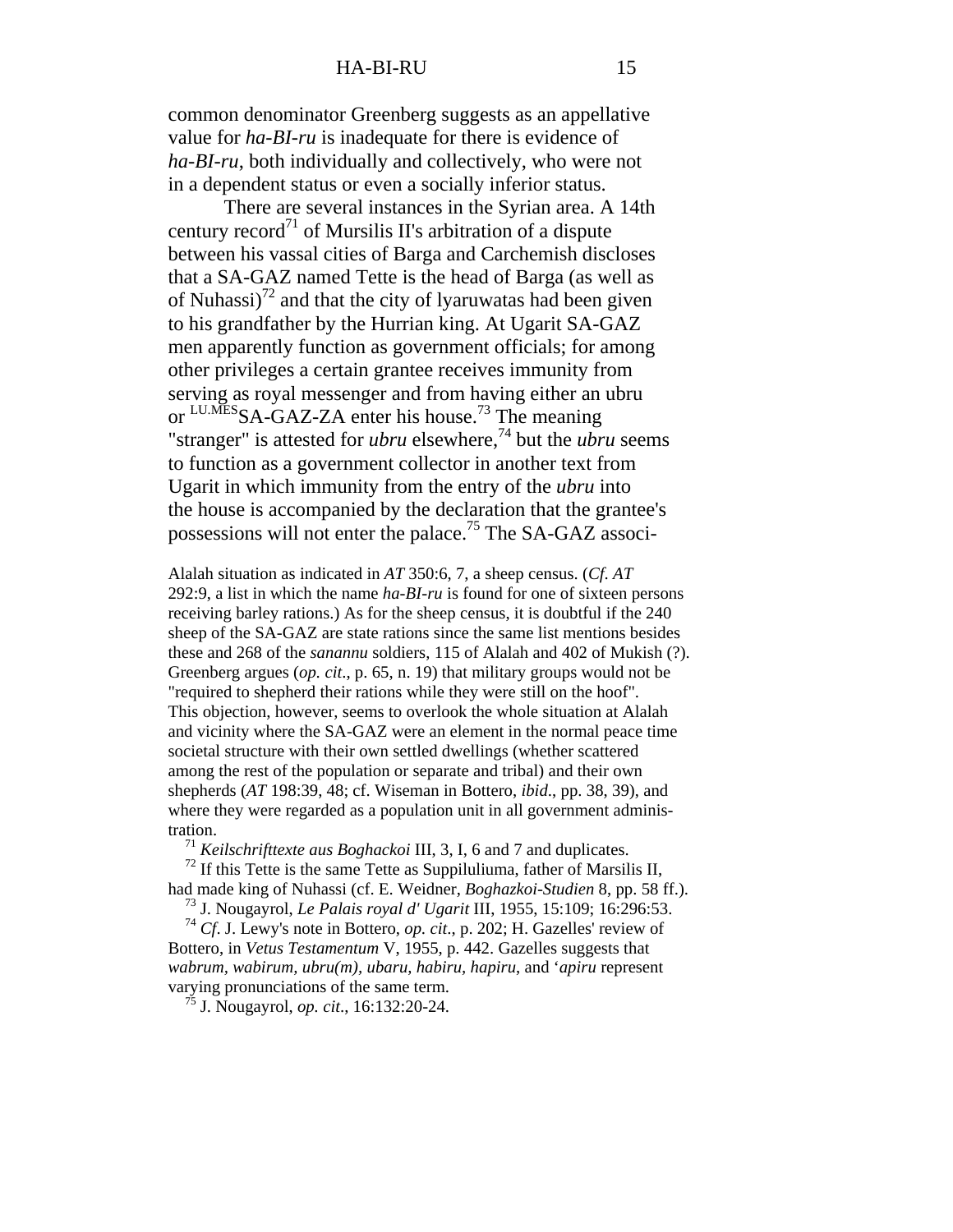ated with the *ubru* would likely also be agents of the government, possibly occupied in conscripting men or materiel for military enterprises. This interpretation is supported by the usage of LU*ha-BI-ri* in an Alalah name list which cites the professions of those listed.76 That LU*ha-BI-ri* indicates there a high government position is most probable since two persons thus designated appear between an *awil biti*, "officer of the palace", and a *mar sar-ru*, "prince".77 Other superior positions held by SA-GAZ in the Alalah sphere were *hazannu*official,78 *baru*-priest,79 and chariot-owning *maryannu*. 80

# <sup>76</sup> *AT* 164:3-7.

 77 Or "official representative of the king". Cf. Speiser in *JBL* LXXIV, 1955, p. 253, n. 5.

 $78 \,\mathrm{AT}$  182:13. According to Wiseman the heading of such a list: sabu<sup>MES LU</sup>SA-GAZ, is to be translated, "The troops of the SA-GAZman", so that the names which follow would not necessarily be all SA-GAZ, as is the case if the rendering "SA-GAZ troops" is accepted. The evidence of a SA-GAZ/H. official could be used to support Wiseman's view. The specific designation of one man in a similar list (AT 181) as LUGAZ (1.19) might imply the others were not (SA)-GAZ. But on Wiseman's view this man would also be a GAZ-officer and why then would he be listed among the ordinary troops? The translation "SA-GAZ troops" is favored by the parallel appearance of the *sabu*<sup>MES</sup> sa-na-nu in some texts (e. g., AT 183, 226, and 350), the usage in the contemporary Idri-mi inscription, Amarna letters and elsewhere, the quantities of pasture-sheep assigned to the SA-GAZ, comparable to those for a town (*AT* 350), and the large number of those who have LUSA-GAZ holdings (*AT* 183:4-5, 1 *li-im* 4 ME 36 bit <sup>LU</sup>SA-GAZ, "1436 having SA-GAZ holdings"). The singular bit is a collective and corresponds to the singular found elsewhere with large groups (*e. g*., *AT* 226:7, 8; 213 *bit ha-ni-a-hu* 33 *bit e-lai-el-e*) though the plural, *bitatu*, is also used (e. g., *AT* 185). This bit apparently means "property" rather than "family" (though the presence of families would be implied) for parallel with *bitatu<sup>MES</sup>* ehelena and *bitatu<sup>MES</sup>* haniahena is found *bitatu*<sup>MES</sup> *sa narkabati*<sup>MES</sup>, "chariot sheds" (*AT* 189). Finally, the singular LUSA-GAZ may signify a plurality as in *AT* 184:5, [*an]-nu-tumn* <sup>LU</sup>SA-GAZ, "these are SA-GAZ".

<sup>79</sup> *AT* 180:20; 182:16.

 <sup>80</sup> *AT* 198: rev. 42. (See comments of Wiseman in Bottero, *op. cit.*, pp. 38, 39.) This list mentions also an awil gassi and a herdsman (rev. 38, 39) among the SA-GAZ. It is relevant to note here the close association of the *ha-BI-ru* with the maryannu class, an aristocratic status which was hereditary but also obtainable by royal release. Numerous charioteers (who were probably *maryannu*) are listed among the SA-GAZ troops of Alalah. Observe also that some *ha-BI-ru* at Nuzu are owners of horses (*HSS* XIV 46:18, 19: 53:17, 18: cf. 93:4-6; 176:8, 9. *Cf*. C. H. Gordon in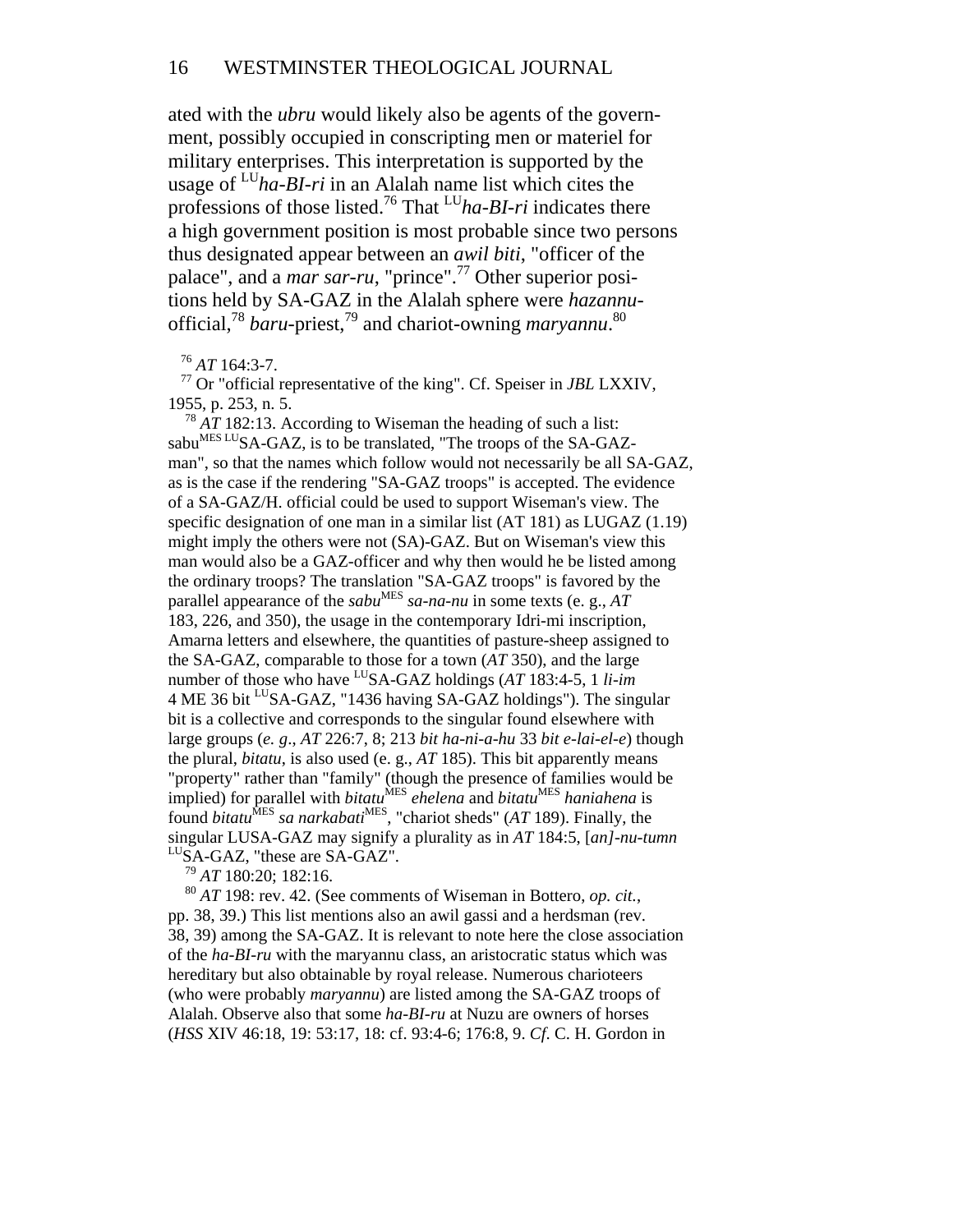In the latest strata of the extant *ha-BI-ru* register are found Harbisipak, influential in the court of Mutakkil-Nusku of Assyria (and even the power behind the throne according to the remarks of Ninurta-nadin-sumati of the second dynasty of Isin); $^{81}$  and Kudurra, friend of the Babylonian king Marduk-ahhe-eriba from whom he receives a royal grant of  $land.<sup>82</sup>$ 

There are also those general historical situations where the *ha-BI-ru* collectively are found operating as independently organized bodies. According to the Mari texts the *ha-BI-ru* at times conducted independent razzias in the region of Upper Mesopotamia in the manner of nomads and seminomads.83 That their autonomous activities in the 18th century were not confined to this area appears from the date formula on an Alalah document reading, "the year king Irkabtum made peace with Shemuba and the *ha-BI-ru* warriors".<sup>84</sup> Peace treaties are not formulated between kings and dependent social classes. A similar role is played by the *ha-BI-ru* in Palestine in the Amarna age, for their service, whether in the employ of native chieftains or of the Egyptians, was also on a free-booting basis. Moreover, if the SA-GAZ of the Akkadian omen texts may be equated with *ha-BI-ru* groups, the *ha-BI-ru* were notorious for their incursions into

*Orientalia*, 21, 1952, p. 380). In certain Egyptian texts the *ha-BI-ru* and maryannu are in close association also (cf. Papyrus Harris and Papyrus Harris 500).

 81 Rawlinson, *Cuneiform Inscriptions of W. Asia*, IV, 34, 2, 5 and duplicate (Bottero, *ibid*., nos. 165 and 165').

 82 As described on a *kudurru* stele (H. Hilprecht, *Old Babylonian Inscriptions* 149:20-22). Another possible example are the *ha-BI-ru* found in Asia Minor in the 19th century B. C. (Gelb, *Inscriptions from Alishar*, no. 5) who were, according to a plausible interpretation, men of wealth capable of paying a high ransom and operating in the service of a prince. So J. Lewy in *Archives de l'Histoire du Droit oriental* II, 1938, pp. 128 ff. and in Bottero, *ibid*., pp. 9, 10. For other interpretations see Bottero, *ibid*., p. 193.

 83 See A 49, 109, 566 (nos. 20, 25, and 28 in Bottero, *op. cit*.). Even in cases where the *ha-BI-ru* are seen supporting the cause of local princes (e. g., *ARM* II, 131 and *A* 3004, 3056; nos. 18, 19, and 21 in Bottero, *ibid*.) they appear to be independent tribes voluntarily serving as mercenaries.

<sup>84</sup> *AT* 58:28 ff.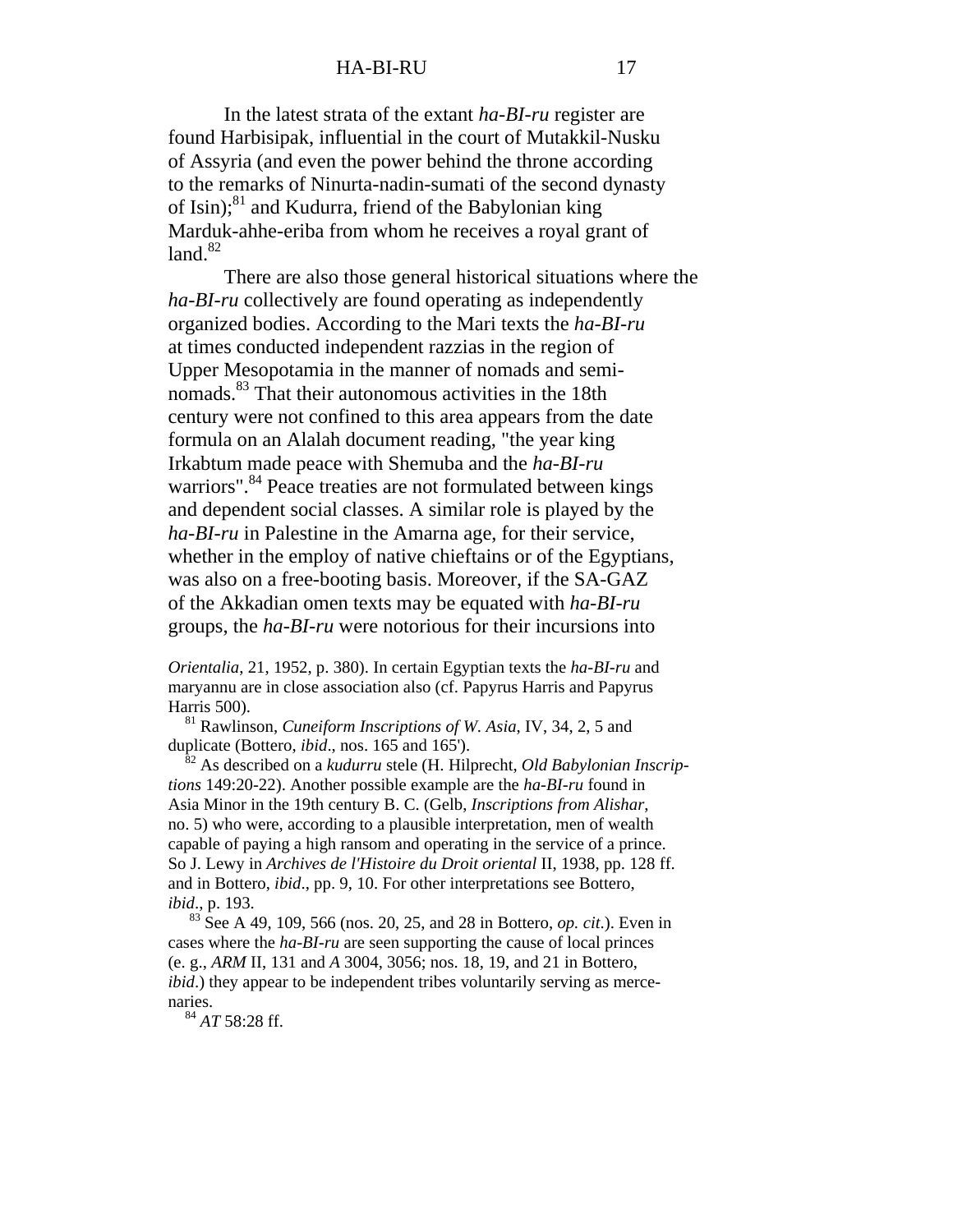settled communities. For the standard prognostication attending unfavorable omens is "the SA-GAZ will appear in the land". $85$ 

In addition to these cases where the idea of inferior dependent status is inappropriate, there are others where, though not awkward, such is not the compelling significance of the *ha-BI-ru* or SA-GAZ designation. It is difficult to regard these with Greenberg as "few exceptions" or not characteristic of "the core of the SA-GAZ/H.".<sup>86</sup> What forbids one's regarding the free-booting episodes as typical and the instances of dependency as atypical? $87$  And whichever way the scale might tilt on that, the discovery of *ha-BI-ru* in both states makes precarious if not impossible the view that the term *ha-BI-ru* is an appellation for either one. Moreover, even if it could more successfully be shown that the *ha-BI-ru* were characteristically dependent it could not be shown that all dependents were *ha-BI-ru* or, in other words, that *ha-BI-ru* was a class designation, like *hupsu* or *muskenu*, applicable to all of inferior dependent status.<sup>88</sup> The precise identifying trait of an *ha-BI-ru* would still be elusive.

3. *Foreignness*. A characteristic which would be compatible with any of the contrasting theories already surveyed and was, indeed, explicitly mentioned as a subordinate element by some of their advocates, is that of foreignness.<sup>89</sup>

<sup>85</sup> See in Bottero, *op. cit.*, nos. 168-174 for this formula, <sup>LU</sup>SA-GAZ *ina mati ibassi,* and for variants like <sup>LU</sup>SA-GAZ *ibassu*<sup>MES</sup> and <sup>LU</sup>SA-GAZ *innadaru*, "the SA-GAZ will wreak havoc".

<sup>86</sup> *Op. cit*., p. 86.

<sup>87</sup> Greenberg (ibid., p. 88), for example, makes a quite unfounded assumption in suggesting that the Mari and Amarna freebooters had been under masters but had seized an opportunity to break away.

<sup>88</sup> For example, if the Akkadian and Alalah ration texts prove the *ha-BI-ru* were dependents, they equally prove to be dependents other groups mentioned in them, yet distinguished from the *ha-BI-ru*.

 89 Undeniably it is often plain that the *ha-BI-ru* are not part of the indigenous population. Thus in Egyptian texts the use of the throw-stick determinative with *'pr-w* (and according to Albright's reading, the use of the foreign warrior determinative on the Beisan stele) shows that the *ha-BI-ru* are foreigners in Egypt. The practice of the *ha-BI-ru* in Amarna Age Palestine of serving with equal enthusiasm the loyalists and the rebels reveals that it was not in the peace of this land that they looked for their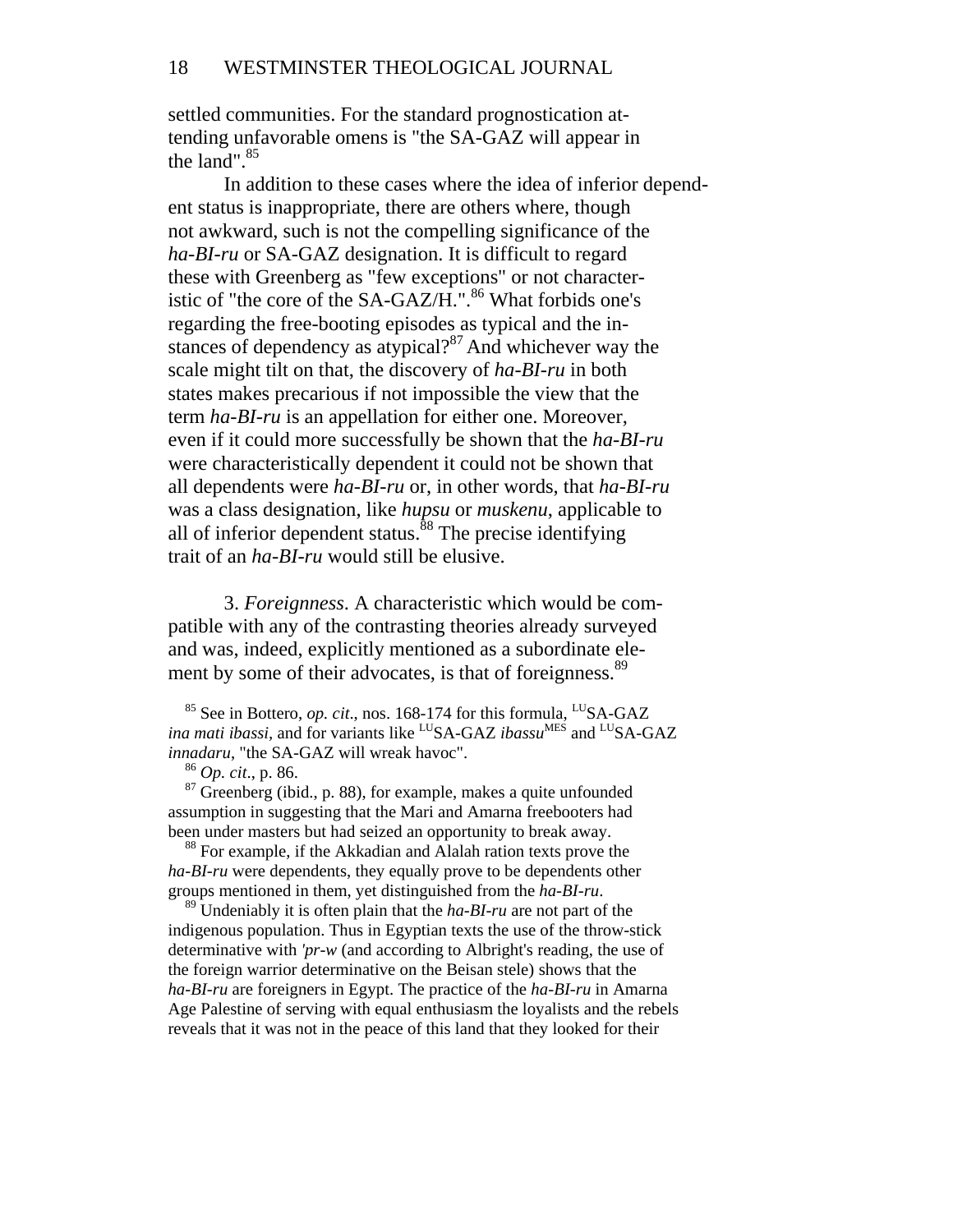By itself, however, foreignness is too broad a characteristic to provide the solution to our common denominator riddle. No matter how successfully it might be shown that all the *ha-BI-ru* were foreigners where they are found, it could always be shown that there were in those same places other foreigners, not identified with the *ha-BI-ru*. But what if the concept of foreignness be more specifically circumscribed? Might it not then have the qualities of comprehensiveness and specificity both of which are necessary for an appellative? There are enough scholars who believe it might, to make this approach in one variety or another the most popular answer abroad today for the *ha-BI-ru* question.

The position of J. Lewy has consistently been that the *ha-BI-ru* were immigrant foreigners or resident aliens, who, having left their native lands, found their living elsewhere in the service of governments or, less frequently, in the service of private citizens. $90$  E. Dhorme now believes that the *ha-BI-ru* were emigrants who fled to a strange country for one reason or another; in short, displaced persons. <sup>91</sup> A. Alt has long held that the *ha-BI-ru* were a congeries of rootless characters whose former fortunes and social position had suffered shipwreck in the turmoil of changing orders and who, thus torn loose from former tribal connections, found themselves without standing, means, or rights in a new order. <sup>92</sup>

peace. In Hittite texts (as Goetz points out, in Bottero, *op. cit.*, p. 82) the close connection of the *ha-BI-ru* with the Lulahhu, who are clearly foreigners, argues a foreign (and Goetz feels eastern) origin for the *ha-BI-ru*. Similar evidence is available that the *ha-BI-ru* did not belong to the indigenous population in other regions. But, as will be maintained more fully below, the *ha-BI-ru* seem, in the Syrian area at least, to be so well and long integrated on a respectable level that it would be altogether unreasonable to suggest that their essential appellative quality in that situation was foreignness.

 90 Especially *HUCA* 14, 1939, pp. 587-623 and in Bottero, *ibid*., pp. 163-164. He normalizes *habiru* which he identifies as "the Akkadianized form of the active participle of the West Semitic root *'BR* to the singular of which we may ascribe the meaning 'he who came over' ".

<sup>91</sup> *Revue historique* CCXI, avril-juin 1954, pp. 256-264.

<sup>92</sup> See his article "Erwagungen uber die Landnahme der Israeliten" as brought up to date in his *Kleine Schriften zur Geschichte des Volkes Israels,*  1953, I, esp. pp. 168 ff. Alt's view is adopted as a subordinate element by Greenberg who describes the core of the SA-GAZ/H. as "composed of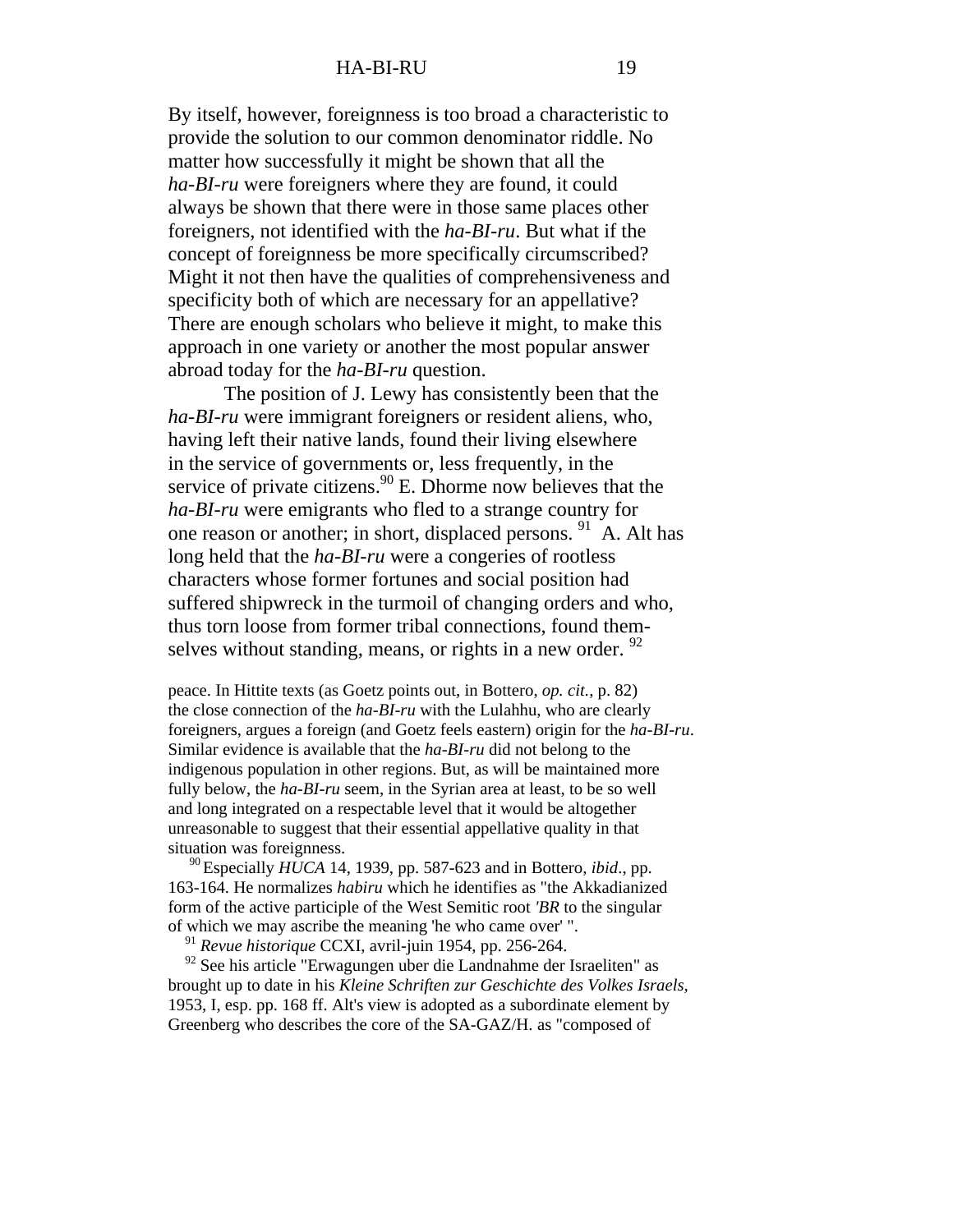B. Landsberger even earlier presented and still maintains a similar view: the *ha-BI-ru* are ethnically mixed bands of family-less, tribe-less, isolated fugitives in foreign lands.<sup>93</sup> J. Bottero, finally, aligns himself with the Lewy-Landsberger-Alt approaches which he deems complementary and, taken together, a comprehensive enough framework for all the *ha-BI-ru* texts. In developing this, Bottero's chief emphasis falls on flight from original environment as the *ha-BI-ru* common denominator.<sup>94</sup>

In these variations of the view that the *ha-BI-ru* are those who have crossed the boundaries into foreign territory there are two elements: the present condition of the one who has crossed the frontier and the cause or manner of his doing so. It will be our first concern to indicate that those varieties of this approach which emphasize the fugitive's present conditon are unsuccessful in their effort to discover the definitive feature of the *ha-BI-ru*.

Lewy emphasizes the resident, servile character of the *ha-BI-ru* immigrant. In that respect his position is about identical with Greenberg's definition in terms of settled, dependent status and it is open to the same criticisms. Even if Lewy's definition were more adequately comprehensive it would not be sufficiently specific. For example, the *ha-BI-ru* do appear to be alien servants as they are seen in the realm of the Hittites but what then is the distinction between the *ha-BI-ru* and the Lulahhu, who were also foreign servants there? Or did not the Sutu play the same role of foreign mercenaries in Amarna Age Palestine as did the *ha-BI-ru* from whom they are nevertheless distinguished?<sup>95</sup> And while the *ha-BI-ru* at Nuzu had only recently entered the Mitannian area and were servants to the state and to private individuals,

uprooted, propertyless persons" or as a group which "served as a magnet to attract all sorts of fugitive and footloose persons who were impelled by misdeed or misfortune to leave their homes" (*op. cit*., pp. 87, 88).

 93 "Habiru and Lulahhu" in *KAF* I, 1929, pp. 321-334. Cf. *Archiv fur Orientforschung* 10, 1935, pp. 140 ff. See now in Bottero, *op. cit*., pp. 159-161.

<sup>94</sup> *Ibid*., esp. pp. 187 ff.

 <sup>95</sup>*EA* 195:24 ff.; 318:10 ff. Cf. also S. Smith, *The Statue of Idri-mi* (London, 1949), pp. 14 ff.; esp. lines 15 and 27.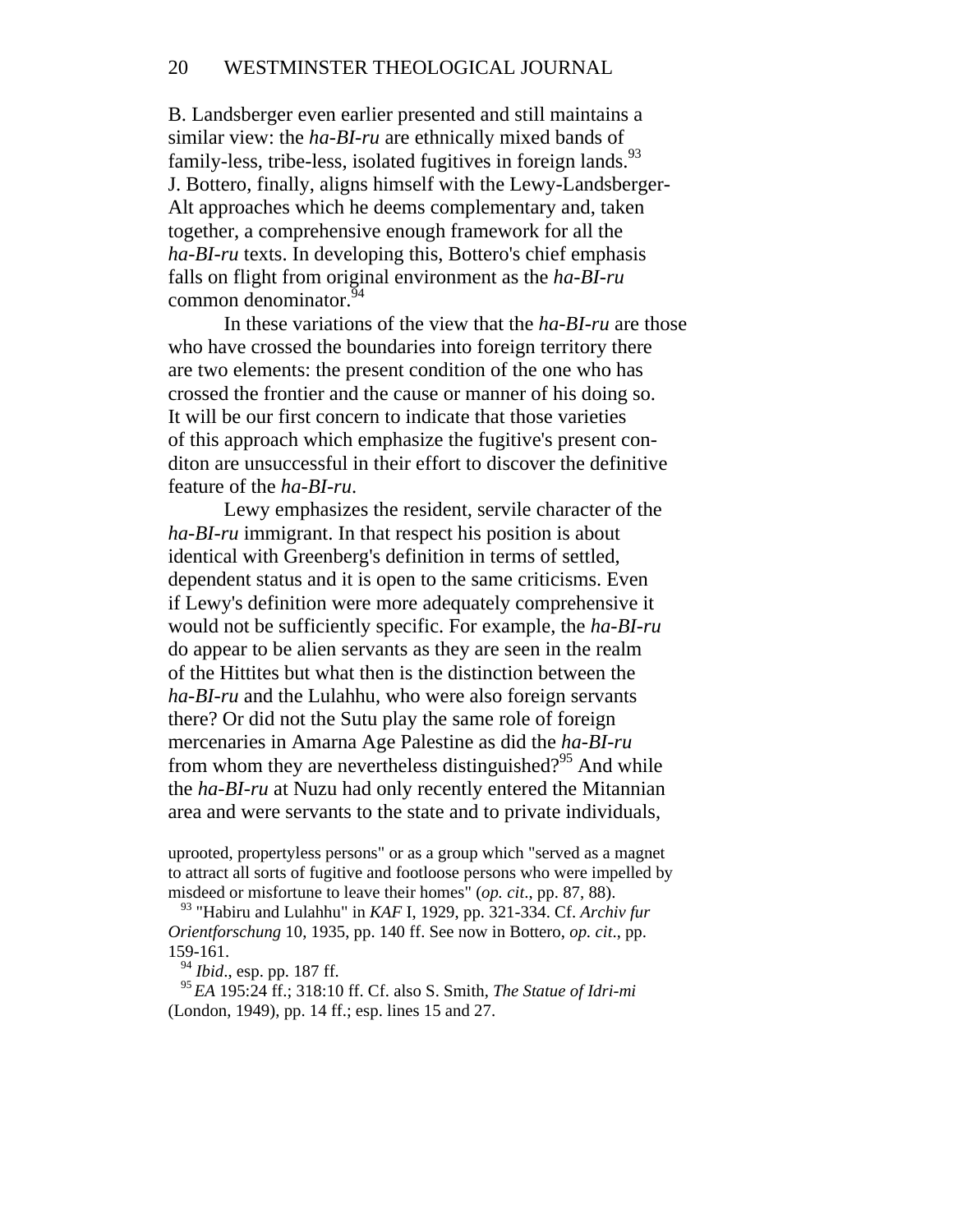other foreign servants not identifiable as *ha-BI-ru* worked side by side with them there.  $96$ 

Landsberger, Alt, and Dhorme accent the negative in describing the condition of the *ha-BI-ru* subsequent to his crossing the frontier of his native land. He is family-less, tribe-less, property-less, right-less, rootless.<sup>97</sup> This evaluation of the *ha-BI-ru* does not, however, satisfy all the evidence. J. Lewy correctly insists that the Nuzu evidence refutes Landsberger's assertion that the *ha-BI-ru* were "heimatlos" and without "Familienzugehorigkeit".<sup>98</sup> And it is quite impossible to take account of the status of the *ha-BI-ru* in Syria from about the 13th to 15th centuries B. C. (and possibly for a considerable while earlier) as revealed in the Ugarit and Alalah material and to conclude that it was of the essence of the *ha-BI-ru* status to be property-less, right-less and rootless. For in that situation is found a large *ha-BI-ru* population with its own property holdings and cattle, with its share of government officials, aristocracy, military officers, and cultic functionaries along with its contributions to the lower ranks of *wardum, sarraqu* and shepherd.<sup>99</sup>

Bottero shifts the emphasis to the nature of the act of emigration in order to discover the identifying trait of an *ha-BI-ru*. He suggests that all the antinomies can be resolved by the supposition that the *ha-BI-ru* were refugees, men who had fled their native lands. This would explain why they appear as strangers, why they are found well-nigh everywhere,

 96 Figuring in servant contracts similar to those of the *ha-BI-ru* but not labeled *ha-BI-ru* are individuals identified as "Assyrian" (*JEN* VI, 613:2; cf. *JEN* V, 456:9 ff.) and as "from the land of Izalla" (*JEN* V, 462:3). And there were, of course, the highly prized Lullian slaves.

 $97$  According to Landsberger, the individuals gave their name to the bands in which they organized themselves. The relation of these to the more settled population blocks depended on the condition of the latter. If the local authority was strong, the *ha-BI-ru* were content to be dependents in the state employ; if things were anarchic, the *ha-BI-ru* played the independent opportunists.

 <sup>98</sup> *HUCA* 14, 1939, p. 606. The text *JEN* V, 464 concerns a "*ha-BI-ru* along with the people of his household". For family ties among the *ha-BI-ru* see also *JEN* 1023 and *JEN* V, 455.

 99 See above for the evidence and *cf*. *AT* 182:14; 180:16; 198:39. It may be added that no solid basis appears for the view of Alt (*op. cit*.) that the *ha-BI-ru* of the Amarna letters are a social class in revolt.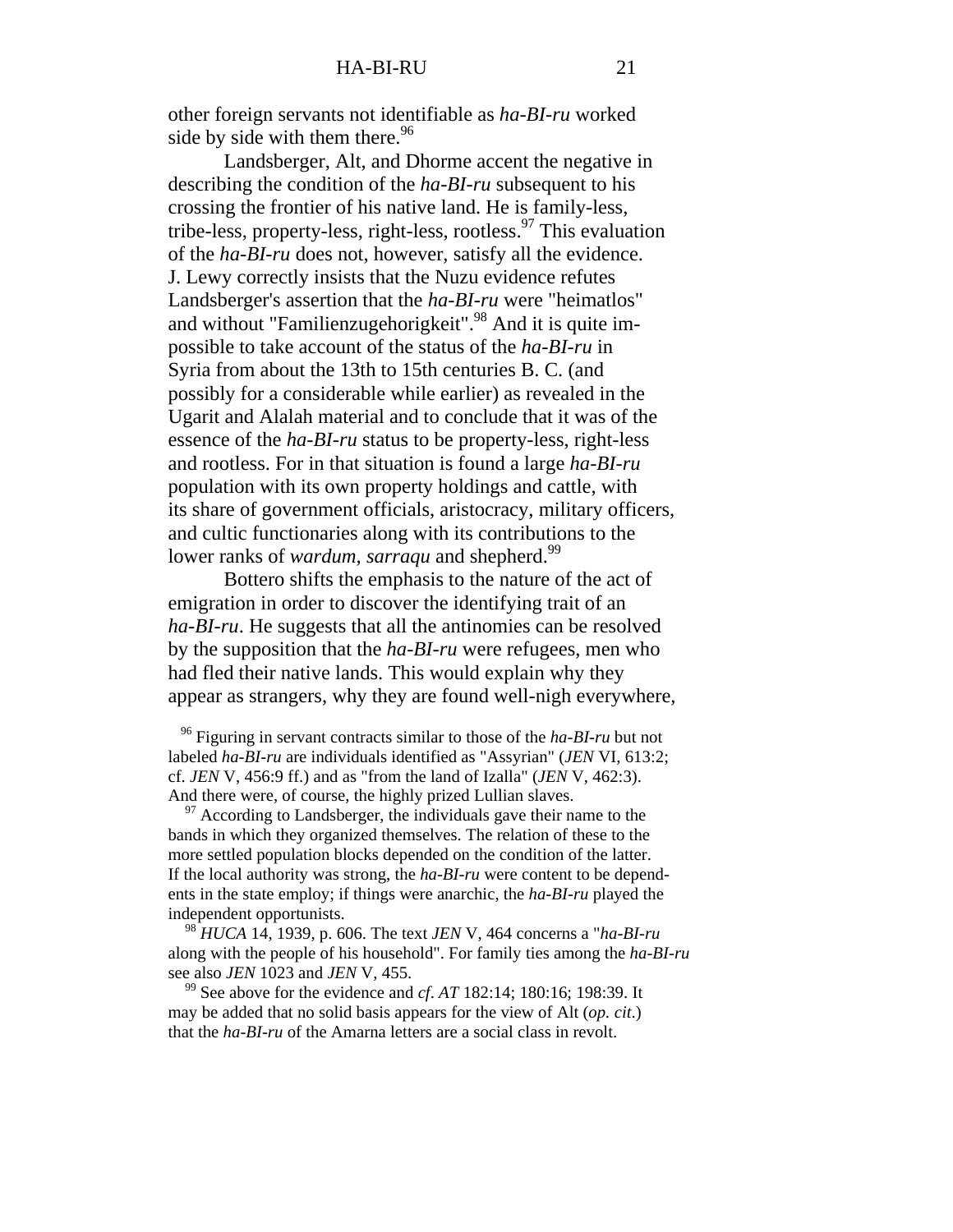and why they have such a variety of names. It would account for the fact that some settled down in assigned places subject to the local authorities, while others organized into independent, outlaw bands. It would account, too, for the fact that while some may have been absorbed into the new culture, others preserved some of their native traditions and thus are found, for example, to have their own gods. It would also explain why the term *ha-BI-ru* sometimes denotes a social class (i. e., fugitives) and yet is used as the equivalent of an ethnic term (i. e., they were all men of foreign origin who had renounced their place of origin). What fortune, from kingship to slavery, might not befall the fugitive *ha-BI-ru*?<sup>100</sup>

In support of this *ha-BI-ru*-- fugitive equation, Bottero appeals to the general fact that flight into strange countries was a common phenomenon in the Near East, especially in the 2nd millennium B.  $C^{101}$  He appeals also to certain specific items in *ha-BI-ru* texts: In a treaty of Hattusilis III with the king of Ugarit, the Hittite monarch pledges himself to the extradition of all subjects of the Ugaritic king, whether of high or low social status, who revolt against their king and flee into the territory of the SA-GAZ of the Hittite king.<sup>102</sup>

That SA-GAZ is here to be read *ha-BI-ru* and not *habbatu* is clear from the fact that ordinary robbers would not be so available to the control of the Hittite king that he could engage himself to return refugees hiding among them. From the fact observable here that the territory of the *ha-BI-ru* among the Hittites was the natural haven for political refugees or runaway slaves heading in that direction from Ugarit, Bottero would draw the conclusion that the *ha-BI-ru* were those who had escaped from some former social environment into a new country.

While the just-mentioned treaty appears to Bottero the only text that offers the elements for a definition, he finds that other texts confirm that definition. A Cappadocian text dealing with one Shupiahshu who leaves Kanish for the

<sup>100</sup> *Op. cit*., pp. 187-198.

<sup>101</sup> *Cf*. *ibid*., p. 127, n. 5, for the frequent references to the *munnabtu*, "fugitive", in the legal, administrative, and historical documents of this period. A similar observation is made by Landsberger (in *ibid*., p. 160).

<sup>102</sup> *RS* 17238. In Bottero, *ibid*., no. 161.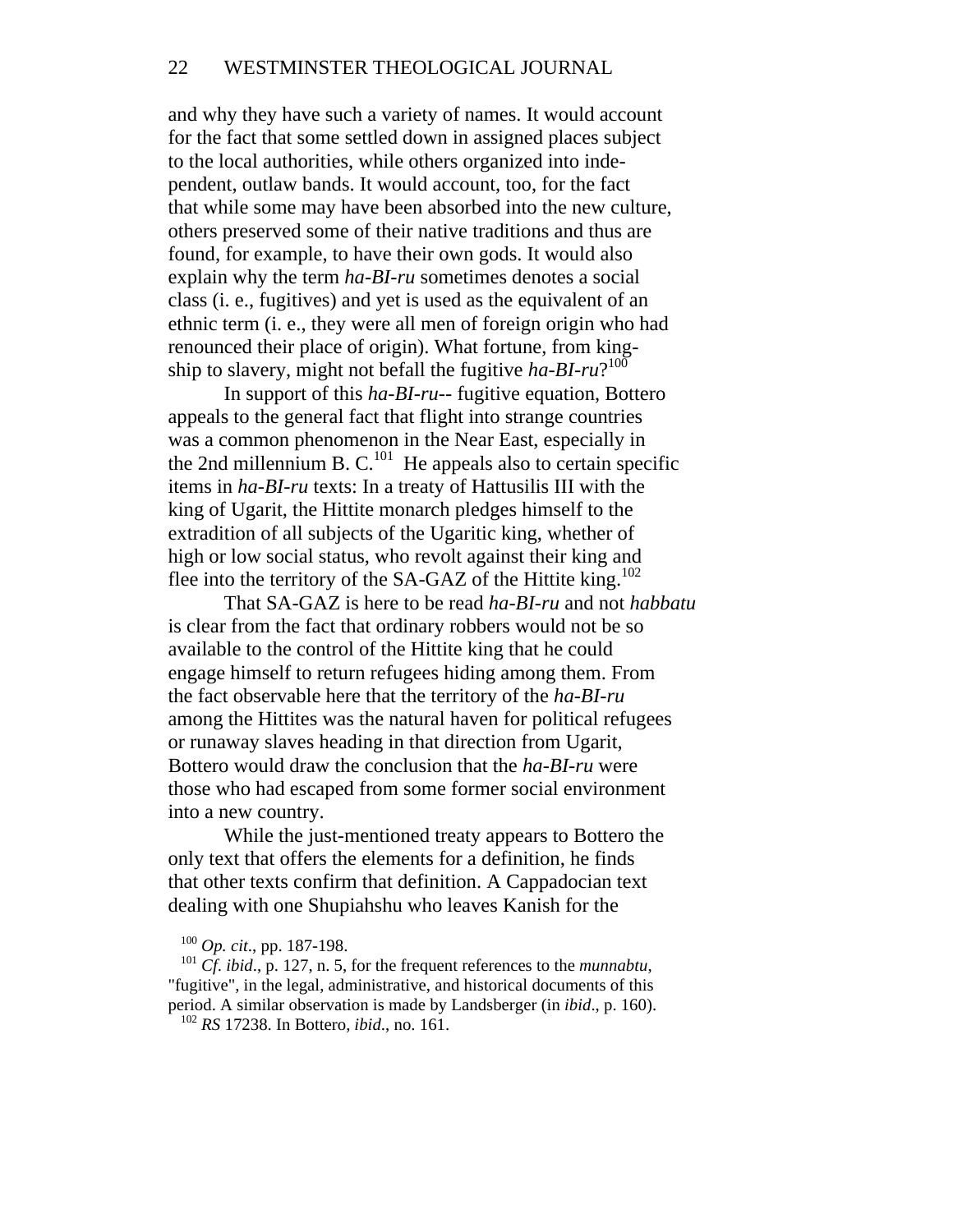country of Ziluna in order to escape from his creditors, describes this action by means of the verbal form *ih-BI-ar-ma*.<sup>103</sup> According to Landsberger, this verb, "*haparum*", is a denominative from "*hapiru*";<sup>104</sup> according to J. Lewy, it is an Akkadianized form corresponding to West Semitic 'br, "pass over", and *ha-BI-ru* is derived from it.<sup>105</sup> In either case, if there is any etymological connection one way or another between this verb and *ha-BI-ru*, the meaning of the latter would be "fugitive" or "one who crosses over the frontier". But it is uncertain whether or not that is a condition which is contrary to fact.

In a letter written by Iasim-El to the court at Mari, the author mentions an *ha-BI-ru* who had fled from Eshunna and in search of whom he is engaged, perhaps for purposes of extradition.<sup>106</sup> Idri-mi, when he had to flee from Aleppo and failed to find satisfactory asylum elsewhere, came and abode among the *ha-BI-ru* warriors during the seven years of his political exile before his restoration to his throne.<sup>107</sup> Similar is the experience in Canaan of the king of Hazor who left his city and went over to the SA-GAZ.<sup>108</sup> So also did Amanhatbi, a lord of Hazi, when loyalist forces brought pressure to bear on him.109 And Iapahi of Gezer laments that his younger brother having revolted against him had departed and given over his two hands to the SA-GAZ.<sup>110</sup>

In this connection may be recalled the observation of Landsberger that peoples who used Akkadian or "Accadogrammes" and in whose language *munnabtu* is frequent do not employ the word "*hapiru*" and vice versa.<sup>111</sup>

This formulation of Bottero then is not committed to any specific traits as essential to the condition of an *ha-BI-ru*-

103 Babylonian Inscriptions in the Collection of J. B. *Nies* VI, pl. 71, no. 226.

<sup>104</sup> In Bottero, *ibid.*, p. 160. <sup>105</sup> *Ibid.*, p. 11.

<sup>106</sup> A 2886; no. 30 in Bottero,, *ibid*.

107 Idri-mi Inscription, esp. lines 26-30. 108 *EA* 148:41-43.

 <sup>109</sup> *EA* 185: esp. 63 (in-na.-bi-[i]t-mi a-na LUSA-GAZMES). *Cf*. *EA* 186:66.

 <sup>110</sup>*EA* 298:22-27. Bottero also suggests but with less force that the Nuzu contracts give the impression of dealing with fugitives in the case of the *ha-BI-ru* who are from Assyria or Akkad and who in some cases have arrived within the year. Still less cogent is his mention of the *ha-BI-ru* of the Alishar text who are held for ransom.

<sup>111</sup> In Bottero, *op. cit.*, pp. 160-161.